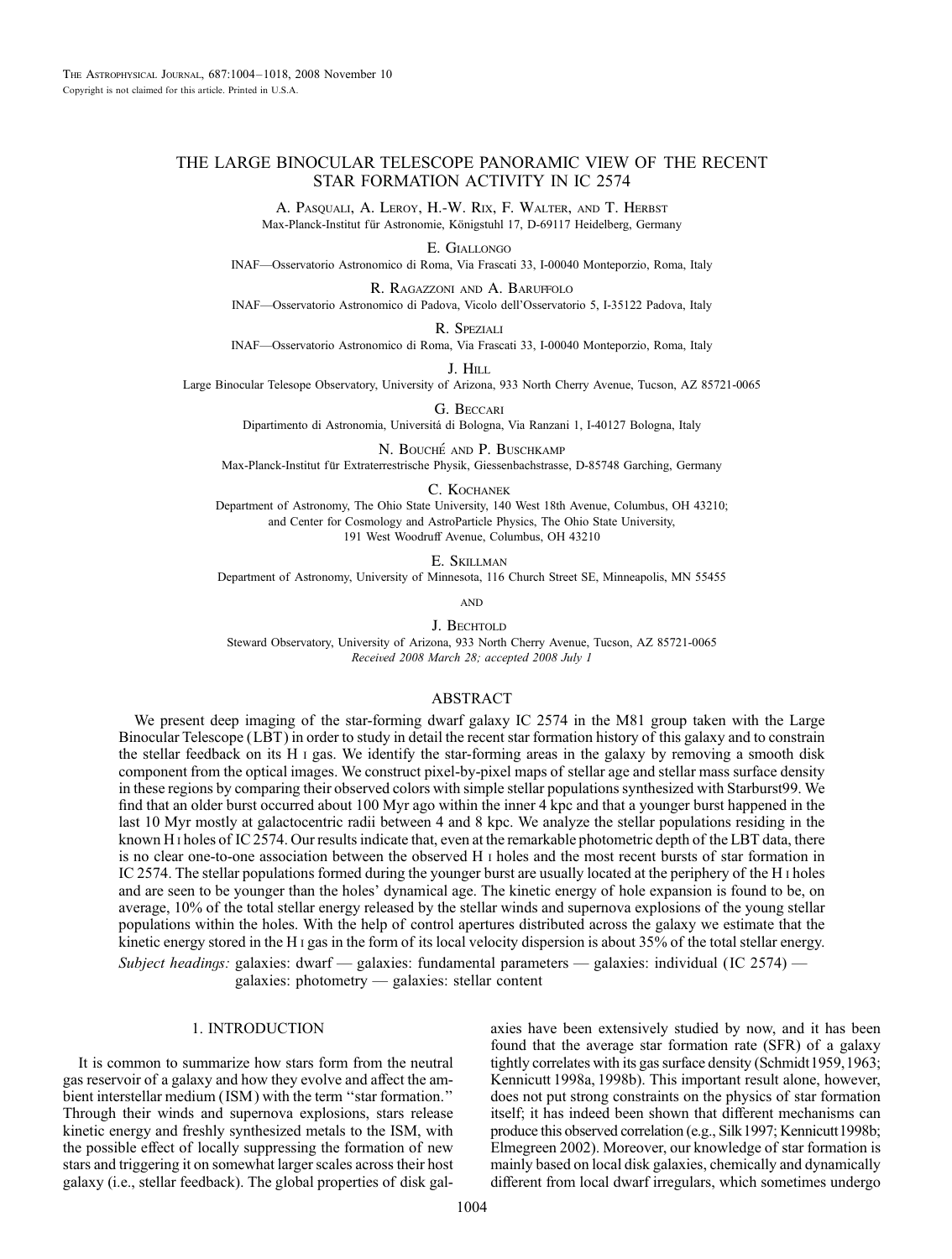intense starbursts (Heckman 1998). Because of their size and low metallicity, dwarf galaxies are considered to be the local analogs to the galaxy population at high redshift, where starbursts are observed to be a rather recurrent phenomenon (Steidel et al. 1996; Pettini et al. 2001; Blain et al. 2002; Scott et al. 2002). Therefore, understanding the details of star formation in nearby galaxies of different Hubble types is crucial for bootstrapping theories of galaxy formation and evolution. This is now made possible by a new generation of instruments which provide high angular resolution throughout the whole spectral range, especially for observations of atomic H gas at 21 cm (H<sub>I</sub>). These new data allow us to spatially resolve the star formation activity and gas distribution within a galaxy and to analyze their correlation on small scales and across a wide range of local physical conditions. This approach has recently been applied by Kennicutt et al. (2007) to M51a and to a larger sample of galaxies by Bigiel et al. (2008) and Leroy et al. (2008).

In this paper, we apply a similar method to the dwarf galaxy IC 2574 with the aim of describing its star formation activity (i.e., the age and mass surface density of its stellar populations) and comparing those properties with the ISM (i.e., H i) on an  $\simeq$ 100 pc scale.

IC 2574 (UGC 5666, DDO 81) is a gas-rich dwarf actively forming stars in the M81 group. Miller & Hodge (1994) observed it in  $H\alpha$  emission and identified 289 H  $\mu$  regions, each about 50 pc in diameter. The largest complex of star-forming regions is located in the northeast part of the galaxy (also known as an ''H i supergiant shell"; Walter et al. 1998; Walter & Brinks 1999). The authors estimated a global SFR of  $\simeq$  0.08  $M_{\odot}$  yr $^{-1}$  and concluded that IC 2574 is forming stars at roughly its average rate. Followup spectroscopy on some H ii regions in the northeast complex by Tomita et al. (1998) showed that the H $\alpha$  velocity field is chaotic in all regions except two ( IC 2574-I and IC 2574-IV ), which are characterized by a V-shaped velocity distribution. This V-shaped feature is usually representative of stellar winds blowing out the ISM. Interestingly enough, Drissen et al. (1993) found three candidate Wolf-Rayet (WR) stars in IC 2574-I. WR stars are evolved massive stars known to develop stellar winds stronger than O stars of the same luminosity and to make up as much as 50% of the total mass and kinetic energy released by all massive stars into the ISM (see Leitherer et al. 1992). Therefore, their presence in IC 2574-I can well explain the bulk motion observed in this H ii region, as well as date the region to be a few Myr old, given that the WR phase is as short as  $2-5$  Myr (Robert et al. 1993).

The most intriguing property of IC 2574 is, however, the spatial distribution of its neutral ISM. The high-resolution VLA observations of IC 2574 have resulted in a very structured H i map, with 48 holes ranging in size from  $\sim$  100 to  $\sim$  1000 pc. These features appear to be expanding with a radial velocity of about  $10 \text{ km s}^{-1}$ , which, in turn, defines dynamical ages and kinetic energies consistent with being driven by stellar winds and supernova explosions (Walter & Brinks 1999). In particular, the comparison of the H i map with ultraviolet (UIT ) and optical images has revealed that the H  $\scriptstyle\rm II$  regions located in the northeast complex are distributed along the rim of the H i supergiant shell, and the shell itself is devoid of neutral and ionized gas and possibly filled with hot X-ray gas (Walter et al. 1998). Stewart & Walter (2000) identified a star cluster within the supergiant shell with no associated H $\alpha$  emission and an age (11 Myr) comparable to the shell dynamical age of 14 Myr. They dated the  $H\alpha$ -emitting rim of the shell to be about 3 Myr old. The authors thus concluded that the H i supergiant shell was created by this star cluster, and shell expansion triggered star formation activity along its rim. As pointed out by Walter & Brinks (1999), the occurrence of H $\alpha$ 

emission along the rim of a H i feature is common to all the H i holes found in IC 2574, even if no remnant central star cluster has been identified so far. The question is then whether these holes are the result of stellar feedback, as in the case of the supergiant shell, or are produced by different mechanisms. The data collected so far for the Magellanic Clouds (Kim et al. 1999; Hatzidimitriou et al. 2005), M31 and M33 (see van der Hulst1996), and Holmberg II (Rhode et al.1999) offer very little support for a one-to-one correlation between H i holes and OB associations, although the kinetic energy of the hole expansion is consistent with the expansion being triggered by the total energy released by a single stellar population (SSP). One possible explanation that has been put forward is that at least some H i holes (especially those with no indication of recent star formation) may have been produced by mechanisms unrelated to young stars. For example, Loeb & Perna (1998) and Efremov et al. (1998) suggest they arise from gamma-ray bursts. H i holes may also be produced by the collision of high-velocity clouds of neutral gas with the galactic disk (see Tenorio-Tagle 1980, 1981) or, more simply, by the intrinsic turbulence of the ISM (Elmegreen & Efremov 1998; Dib et al. 2006). Rhode et al. (1999) proposed the intergalactic UV radiation field as an additional mechanism to create holes in the H i gas by keeping it ionized (at least in the outskirts of the galactic disk, where the H i volume density is lower), while Bureau & Carignan (2002) suggested that the H i holes detected in Holmberg II may have formed by ram pressure from the intragroup medium.

One could also imagine that the lack of a one-to-one correlation between H i holes and OB associations may be due to the limited photometric depth of the data. For example, Rhode et al. (1999) reached a limiting magnitude  $B \simeq 23$  mag in Holmberg II and may have failed to detect fainter young stars (i.e., late-B spectral types). We have taken advantage of the high sensitivity and wide field of view of the LBC-Blue mounted on the Large Binocular Telescope (LBT) to perform deep optical imaging, study in detail the stellar populations in IC 2574, and investigate the possible stellar origin of the H i holes in this galaxy. Our aim is to identify low-luminosity star clusters within these features and establish how their stellar content may be different from any other position across the galaxy and whether the energy budget of the young stars in the H i holes can account for the kinetic energy of these structures. This study allows us to also derive the star formation history of IC 2574 locally, at different galactocentric radii, and in correspondence with different H i column densities. The observations and data reduction are described in  $\S$  2. The high-resolution optical morphology of IC 2574 is presented in  $\S$  3, while the stellar ages and masses resulting from our dating technique are discussed in  $\S$  4. We describe the stellar populations associated with the H I holes in  $\S$  5 and draw our conclusions in  $\S$  6.

### 2. OBSERVATIONS

The observations presented here were carried out with the LBT, located on Mount Graham, Arizona (Hill et al. 2006). IC 2574 was observed as part of the Science Demonstration Time for the LBT blue camera (LBC-Blue; Ragazzoni et al. 2006; Giallongo et al. 2008), a wide-field imager with a  $23' \times 23'$  field of view and an angular scale of  $0.23''$  pixel<sup>-1</sup>. LBC-Blue is optimized for high throughput across the spectral range from 3200 to 5000 Å and has four CCD detectors of  $2048 \times 4608$  pixels each. Its filter set includes the Bessel U, B, and V filters plus the q and r bands. At the distance of IC 2574, 4.02 Mpc (Walter et al. 2007), one LBC-Blue pixel corresponds to about 4.4 pc.

IC 2574 was imaged with the LBC-Blue on 2007 February 17, 19, 21, and 22 using a circular dithering pattern  $(40<sup>′</sup>)$  in radius)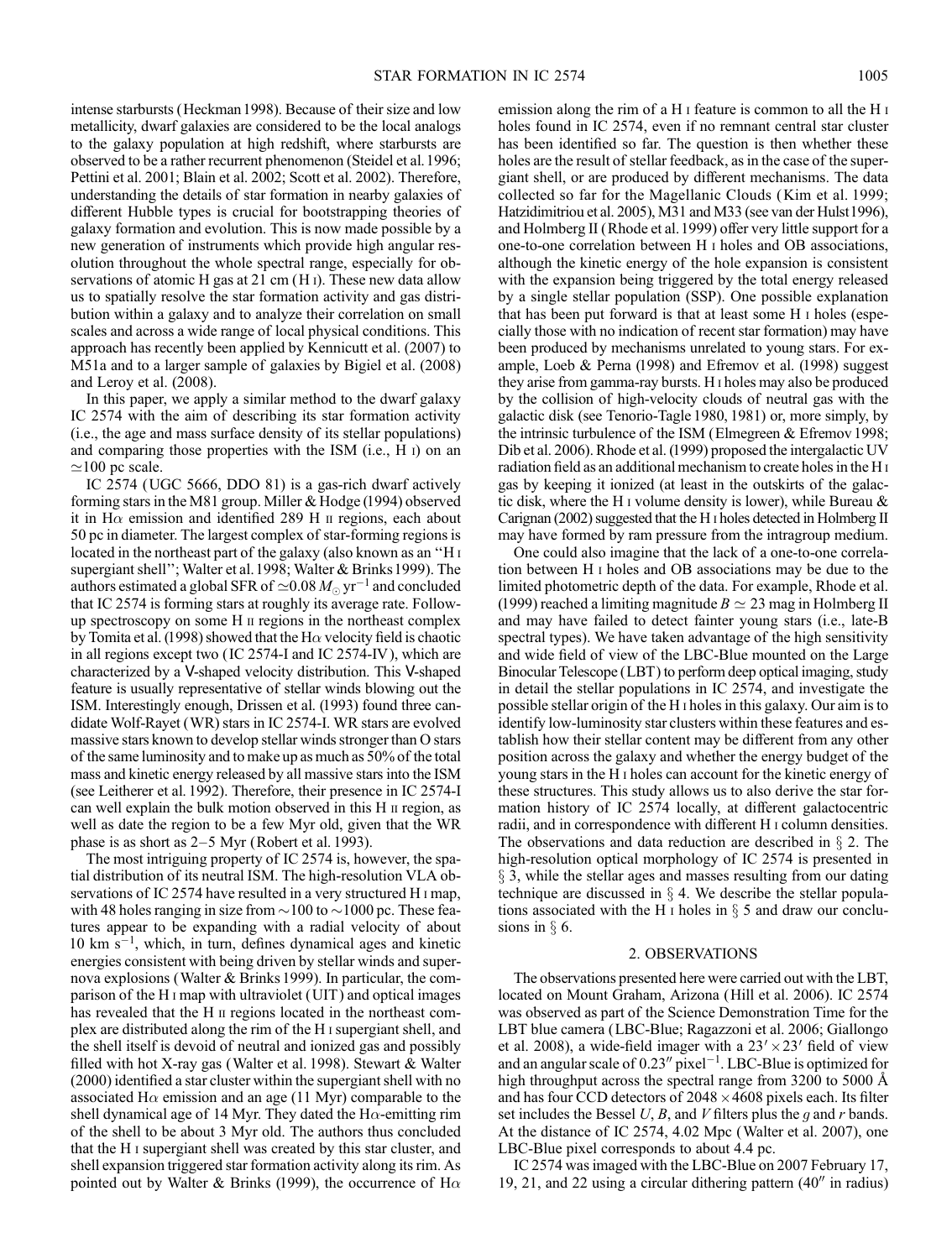

Fig. 1.—Color composite of IC 2574 obtained with the LBC-Blue in the Bessel U (blue), B (green), and V (red) filters during the Science Demonstration Time of 2007 February. North is up and east to the left. The size of the image is  $14' \times 11'$  and corresponds to the central one-fourth of the LBC field of view.

with four different pointings in order to also cover the three intra- $CCD$  gaps (about  $16''$  each) in the LBC-Blue field of view. The total exposure time was 70 minutes ( $14 \times 300$  s) in the U band, 35 minutes ( $7 \times 300$  s) in the *B* band, and 15 minutes ( $3 \times 300$  s) in the V band, with an average seeing of  $\sim 1.0$ ". The individual images were reduced with standard  $IRAF<sup>1</sup>$  routines. They were corrected for bias and flat-fielding and then aligned to the same pixel grid using GEOMAP and GEOTRAN with an accuracy of better than 0.2 pixels. After background subtraction, the images obtained for the same filter were weighted by their seeing (weight  $=$  $\sigma_{\rm image}^2/\sigma_{\rm best}^2$ , where  $\sigma_{\rm best}^2$  is the best seeing measured for each filter data set) and averaged. The astrometric solution of these combined images was updated using the package Astrometry.net<sup>2</sup> (D. Lang et al. 2008, in preparation). We applied the flux calibration derived by the LBC-Blue team during commissioning to the combined images and checked the consistency of these color transformations on standard stars imaged at the same epoch as

IC 2574. The systematic error of the flux calibration turned out to be  $\sim$ 0.03 mag in each band. The combined images reached a limiting surface brightness of 26 mag arcsec<sup>-2</sup> (in the Vegamag system) at a signal-to-noise ratio  $(S/N)$  of 5 in each filter.

In what follows, the LBT optical data collected for IC 2574 are used together with the observations in atomic H gas (H i at 21 cm) performed by Walter & Brinks (1999) with the VLA in its B, C, and D configurations. The H i observations were carried out with a 1.56 MHz bandwidth centered at a heliocentric velocity of 38 km s<sup>-1</sup>, for a velocity resolution of 2.6 km s<sup>-1</sup> and an angular resolution of about 7". The H<sub>I</sub> map defines a maximum rotation velocity of 70 km s<sup>-1</sup> at a galactocentric distance of 8 kpc (Oh et al. 2008) and an average velocity dispersion of 7  $\rm km\;s^{-1}$ (Walter & Brinks 1999).

## 3. THE OPTICAL MORPHOLOGY OF IC 2574

The color composite of IC 2574 obtained with the LBC-Blue during the Science Demonstration Time of 2007 February is shown in Figure 1, with the  $U$ ,  $B$ , and  $V$  images color-coded in blue, green, and red, respectively. The size of the color composite in Figure 1 is  $14' \times 11'$  and covers only a quarter of the full

<sup>1</sup> IRAF is distributed by the National Optical Astronomy Observatory, which is operated by the Association of Universities for Research in Astronomy, Inc., under cooperative agreement with the National Science Foundation. <sup>2</sup> Available at http://astrometry.net.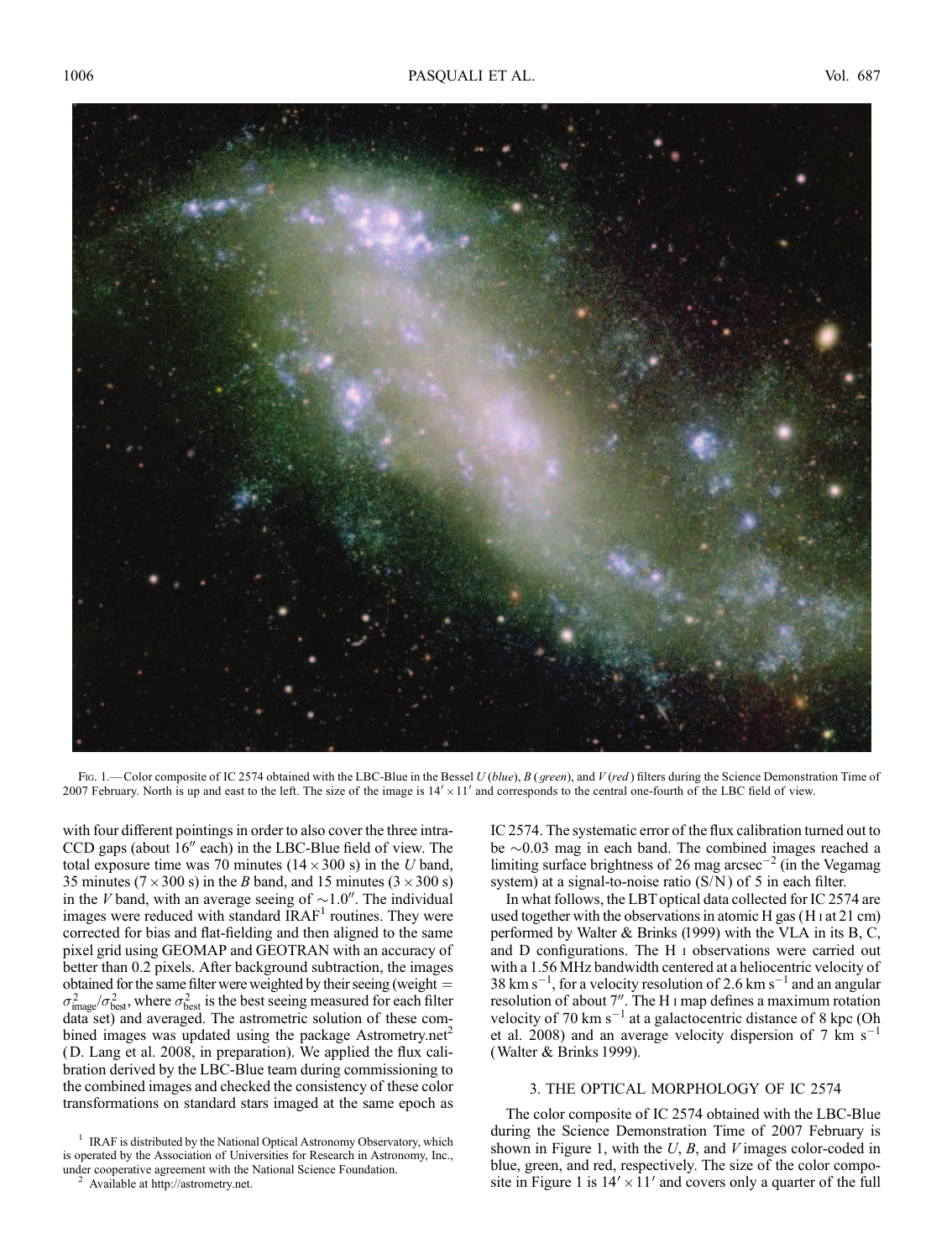

Fig. 2.—Surface brightness profile computed in the  $U$ ,  $B$ , and  $V$  bands, together with the radial profile of the  $(U - B)$  and  $(B - V)$  colors. The surface brightness is corrected for inclination and Galactic extinction. The colors are also corrected for Galactic extinction. The vertical line indicates the scale length of IC 2574,  $R_0 = 3.7$  kpc.

field of view of the camera. The combination of high sensitivity with the wide field of view of the camera reveals a wealth of features: the ''finger,'' a knotty tidal stream (oriented east-west); the northeast complex of H  $\scriptstyle\rm II$  regions (the H  $\scriptstyle\rm I$  supergiant shell); and the extended tail of star formation in the southwest. Faint plumes of stars departing from the eastern and western sides of IC 2574 are also visible. The star formation activity in IC 2574 appears to mostly occur in the outskirts of the galaxy in a ringlike substructure. This is reminiscent of the optical morphology of the Large Magellanic Cloud (LMC), which, like IC 2574, is a barred late-type galaxy.

From the isophote corresponding to a limiting surface brightness of 26 mag arcsec-<sup>2</sup> we measure an overall extension for IC 2574 of about  $16 \times 7$  kpc, which includes the east-west tidal stream and the southwest tail. The ellipse that best fits the  $\mu = 26$ isophote is characterized by an axis ratio  $q = b/a = 0.47$  and a position angle P.A.  $= 55^{\circ}$ . For a disk of intrinsic flattening of  $q_0 = 0.12$  (see Martimbeau et al. 1994), this implies an inclination  $i = 63^\circ$ . With these orientation parameters, we compute the surface brightness profile for concentric elliptical annuli of fixed q and P.A. in each band. These profiles are plotted in Figure 2, where the surface brightness is corrected for inclination (assuming no dust) and Galactic extinction  $[E(B - V) = 0.036$  mag; Schlegel et al. 1998] using the extinction law of Cardelli et al. (1989). These profiles nicely follow an exponential disk out to  $R \simeq 4$  kpc, with an excess of emission at  $R \simeq 5$  and 7 kpc (see Fig. 1). The parameters of the best-fitting exponential disk are listed in Table 1 for each filter, where the central surface bright-

TABLE 1 Exponential Disk Parameters

| Parameter                           |       |       |       |
|-------------------------------------|-------|-------|-------|
| $\mu_0$ (mag arcsec <sup>-2</sup> ) | 23.72 | 23.94 | 23.47 |
|                                     | 4.1   | 3.6   | 34    |
|                                     | 10.67 | 11.13 | 10.70 |
|                                     | 10.49 | 10.98 | 10.59 |

ness  $(\mu_0)$  is corrected for inclination and the total observed magnitude  $(m_T)$  is corrected for Galactic extinction  $(m_T^0)$ . The mean scale length computed from the LBT data is  $R_0 \simeq 3.7$  kpc and agrees well with the scale length (3.2 kpc) obtained by Martimbeau et al. (1994; adopting the same distance). The inner disk (at  $R < 4$  kpc) is characterized by a mean  $(B - V) \simeq 0.44$  mag and a mean  $(U - B) \simeq -0.3$  mag (both corrected for Galactic extinction). In a model of an instantaneous starburst (i.e., a SSP) computed with Starburst99 (Leitherer et al. 1999) for a metallicity similar to that of the Small Magellanic Cloud (SMC), these colors translate to an age of  $\sim$ 1 Gyr and 120 Myr, respectively.

Figure 3 compares the  $\mu = 26$  U-band isophotal contour (white  $line)$  to the H  $\scriptstyle\rm I$  distribution to illustrate the spatial relationship between the young stars and the reservoir of atomic gas. The gray scale becomes darker as the column density of the H i gas increases from  $5 \times 10^{20}$  to about  $5 \times 10^{21}$  cm<sup>-2</sup> (not corrected for inclination). While the H<sub>I</sub> and  $U$ -band light distributions share nearly the same major axis, their minor axes are quite different, with the minor axes being smaller in the optical. This could be due to differences in the scale height of the U-band light and H i distributions.

### 4. STELLAR POPULATIONS

In order to derive the star formation history of IC 2574 over the last few  $10^8$  yr from the observed photometry, we need to



FIG. 3.— Isophotal contour of IC 2574 in the U band corresponding to  $\mu_{U}$  = 26 mag arcsec<sup>-2</sup> (white line), superposed on the map of the H<sub>I</sub> column density in gray (from Walter & Brinks 1999). The gray scale becomes darker as the column density increases from  $5 \times 10^{20}$  to about  $5 \times 10^{21}$  cm<sup>-2</sup>.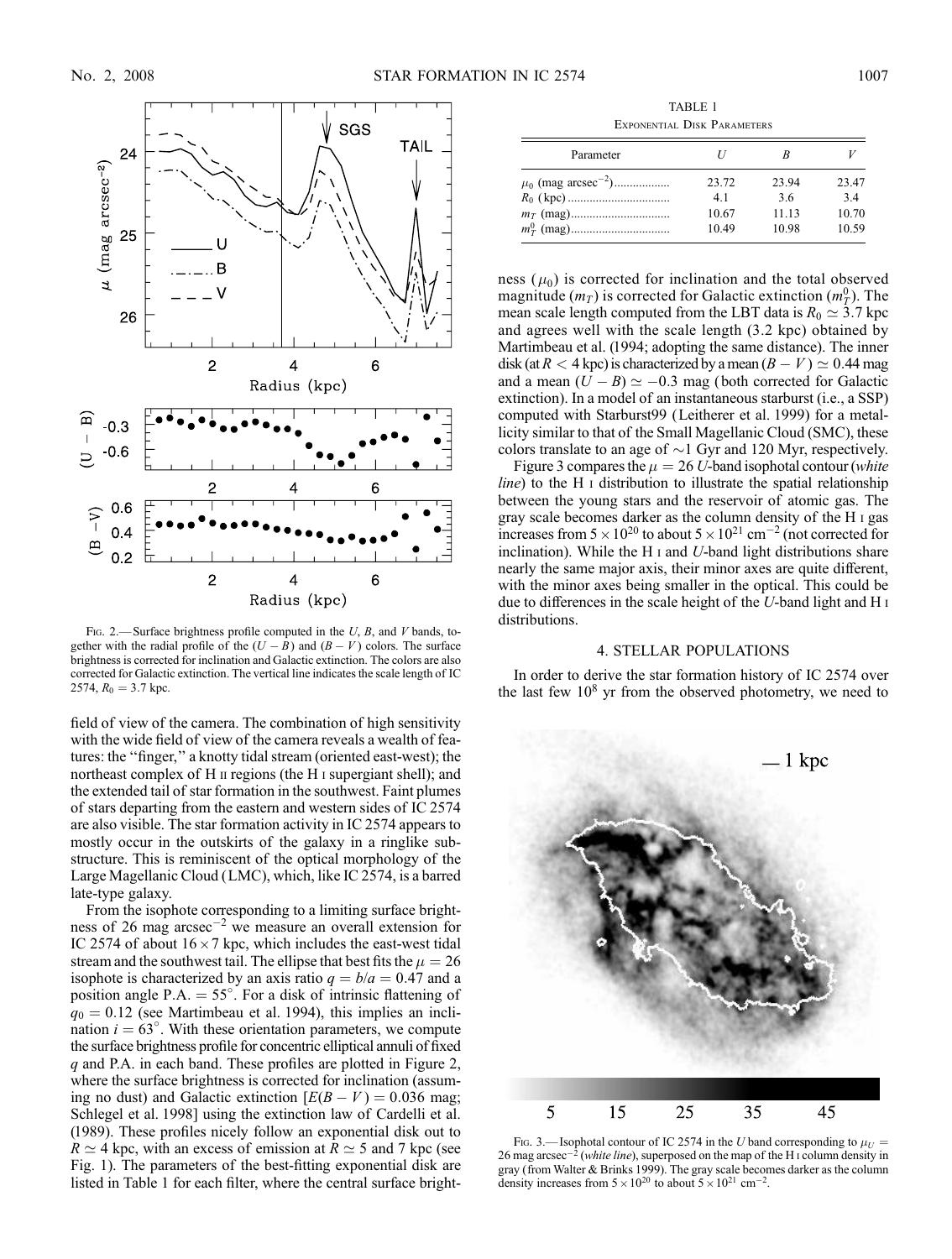disentangle the colors of star-forming regions from those of the underlying smooth disk, which includes light from older episodes of star formation (see  $\S 3$ ). This is analogous to subtracting the local background in stellar photometry. We first identify the star-forming regions as those bluer than  $(U - B) = -0.3$  mag and with a S/N per pixel larger than 5 (in all filters). These regions are likely to contain mostly light from young stars (younger than  $\simeq$  100 Myr for a SSP synthesized with Starburst99 assuming an SMC-like metallicity). We mask these regions and then fit the remaining light. We fix the galaxy center, ellipticity  $(1 - q = 0.53)$ , and position angle (55°) and fit the U-band image together with the mask frame using the IRAF routine ELLIPSE. This yields an estimate of the diffuse light across the galaxy, and we subtract this model disk component from the original  $U$  image. The residual image should contain only young stars, and we use it in the subsequent analysis. Figure 4 shows, as an example of the whole procedure, the original  $U$  image (top), the model disk component with the masked regions overlaid (middle), and the image of the residuals (bottom) determined for the U band. This same procedure was applied to the  $B$  and  $V$  images after convolving them to have the same PSF as the U band. Each band was fitted with ELLIPSE separately but with the same mask and fixed values for the galaxy center, position angle, and ellipticity.

The resulting model disk component is characterized by a scale length of 2.7 kpc in all three filters, about 30% smaller than the average  $R_0$  computed in  $\S 3$  from the original images (disk + star-forming regions). Its mean colors are  $(B - V) \simeq 0.5$  and  $(U - B) \simeq -0.2$  mag, which correspond to an age of about 1 Gyr and 200 Myr, respectively, according to a SSP synthesized with Starburst99 for an SMC-like metallicity. These values are consistent with the ages derived from the color profiles for  $R < 4$  kpc; therefore, subtracting the model disk component is equivalent to removing the light from the diffuse stellar populations older than  $\sim$ 100 Myr. The model disk component makes up about 27%, 36%, and 42% of the total light of the galaxy in the  $U$ ,  $B$ , and V filters, respectively.

The observed  $(U - B)$  and  $(B - V)$  colors of the pixels in the residual images are plotted in Figure 5 as a function of distance from the galaxy center. These colors have been corrected only for Galactic extinction. The gray scale of the color distributions is based on a grid of two-dimensional bins,  $0.4 \text{ kpc} \times 0.2 \text{ mag}$  in size in  $(U - B)$  and 0.4 kpc × 0.1 mag in size in  $(B - V)$ . We count the number of pixels falling into each bin and scale the gray shades by the maximum, so that the gray grows darker as the number of pixels increases. The  $y$ -axis on the right in both panels qualitatively links colors to stellar ages of a SSP synthesized with Starburst99 for an SMC-like metallicity (in units of  $10<sup>6</sup>$  yr). We notice that the residuals within 2 kpc of the galaxy center are relatively redder and older than those at larger distances, while there is a significant blue (few Myr old) stellar population at galactocentric radii larger than  $3-4$  kpc.

In what follows, we restrict our analysis to the pixels in the residual images. Our aim is to estimate their stellar age and stellar mass surface density  $(\S 4.1)$ , with which we will reconstruct the star formation history in IC 2574 in the last  $10^8$  yr ( $\S$  4.2). We will compare the star formation activity of this galaxy with its H i properties to assess the applicability of the Schmidt law on local and global scales  $(\S 4.3)$ . Finally, we will investigate the possible stellar origin of the H i holes detected in IC 2574 to examine the effects of stellar feedback on the ISM  $(\S 5)$ .

## 4.1. Age and Mass Estimates

In order to assign an age and a mass density for each pixel in the residual images, we compare the observed photometry to



Fig. 4.— Example of how the smooth disk component is subtracted from the original images. The top panel shows the initial image, in this case the U frame; the middle panel shows the model disk component obtained with ELLIPSE after having masked those regions in IC 2574 bluer than  $(U - B) = -0.3$  mag and with a S/N larger than 5 in all filters (white areas). Finally, the bottom panel shows the residuals after subtracting this model from the original  $U$  image. Flux increases as the gray shade becomes darker. All images are oriented so that north is up and east is to the left; their size is  $15 \times 11$  kpc.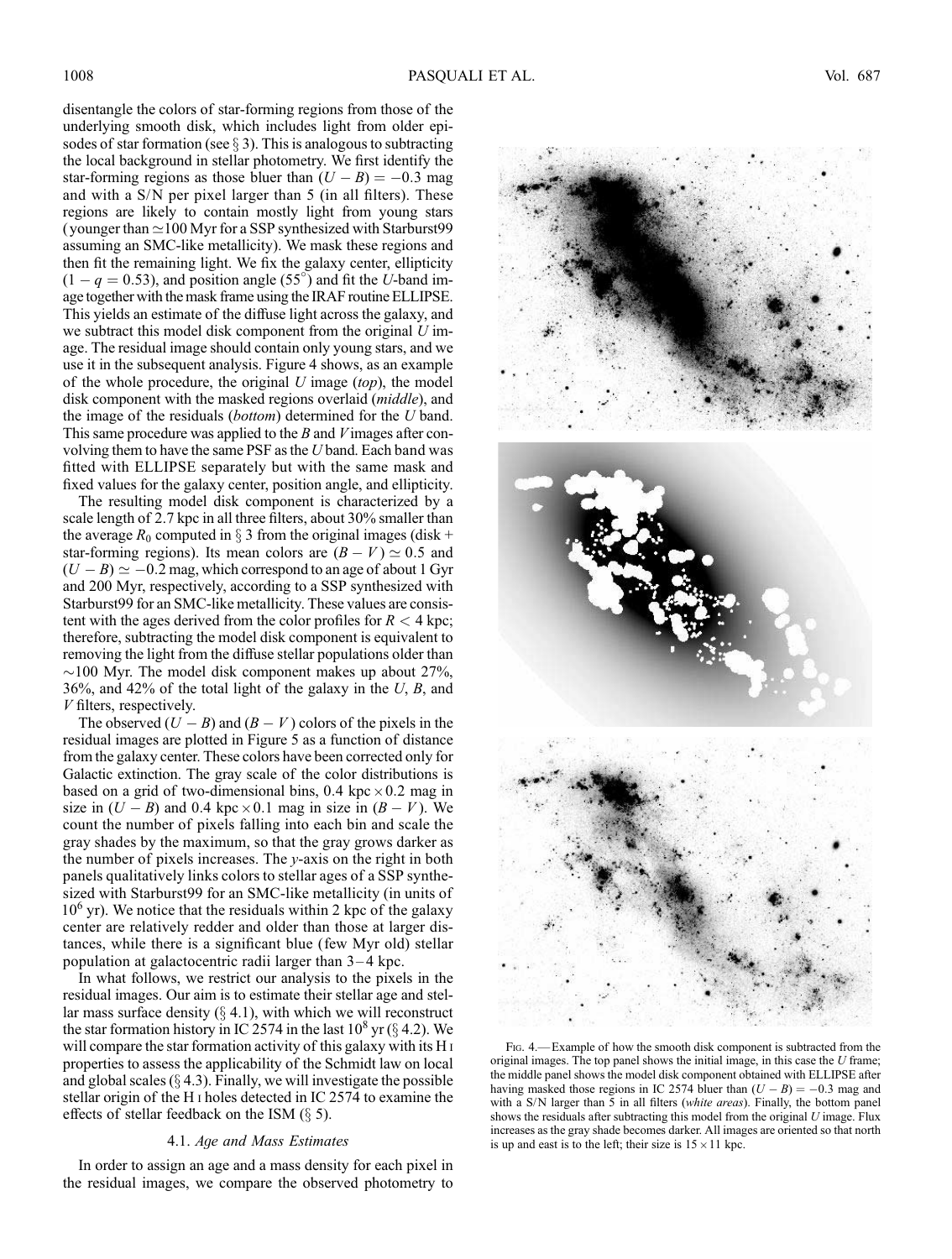

Fig. 5.—Radial distribution of observed  $(U - B)$  and  $(B - V)$  colors in the residual images (after subtracting the smooth disk model), corrected only for Galactic extinction. The gray scale indicates the number of pixels in each bidimensional bin [0.4 kpc  $\times$  0.2(0.1) mag for  $(U - B)$  and  $(B - V)$ ]; it gets darker as the number of pixels increases. In both panels the right y-axis shows the stellar ages corresponding to the colors on the left y-axis. These stellar ages are in units of 10<sup>°</sup> yr and refer to a SSP computed with Starburst99 for an SMC-like metallicity.

synthetic stellar populations convolved with a specific reddening law. We run Starburst99 to compute the colors of an instantaneous starburst (SSP) with a total mass of  $10^6 M_{\odot}$  as a function of its age. For this purpose, we adopt the default parameters of Starburst99, except for the metallicity, which we choose to be SMC-like following Stewart & Walter (2000). We assume a multipower law for the initial mass function ( IMF) to approximate a Kroupa (2001) IMF, with an exponent of 1.3 for stars in the range  $0.1-0.5$  M<sub>o</sub>. and 2.3 for the interval 0.5–100  $M_{\odot}$ . Only stars with masses between 8 and 120  $M_{\odot}$  produce supernovae. Stellar winds and mass loss are computed with the theoretical model, which solves for the radiative transfer and the momentum equation in the stellar wind (see Leitherer et al. 1992). Finally, we use the Geneva evolutionary tracks with high mass loss; as discussed by Meynet et al. (1994), these tracks better reproduce the low luminosity observed for some WR stars, the surface chemical composition of WC and WO stars, and the ratio of blue to red supergiants in the star clusters in the Magellanic Clouds. The choice of an instantaneous starburst may be an oversimplified approach to the study of a star formation history that is expected to be more complicated in reality. On the other hand, our analysis is restricted only to star-forming regions younger than  $10<sup>8</sup>$  yr, and this short time interval can be represented with an instantaneous starburst reasonably well.

We select all pixels in the residual images with a S/N larger than 5 in all filters and with a *U*-band flux 5  $\sigma$  above the background level. We compare their colors (corrected for Galactic extinction) with the synthetic colors of Starburst99 using the technique described in Pasquali et al. (2003). Briefly, the synthetic colors of a SSP are reddened according to a preselected extinction law by a quantity  $E(B - V)_i$ , which is a free parameter varying across a predefined interval. This parameter represents the dust obscuration within the galaxy itself, and we refer to it as ''intrinsic reddening." For a given  $E(B - V)$ <sub>i</sub>, a  $\chi^2$  is calculated as the sum of the differences between the observed and reddened synthetic colors, normalized by the observational errors. Its minimum value,  $\chi^2_{\text{min}}$ , establishes the best-fitting age, intrinsic reddening, and reddened synthetic magnitudes in the  $U$ ,  $B$ , and  $V$  bands. The stellar mass enclosed in each pixel is then determined via the scaling relation

$$
M_{\rm pix} = 10^{-0.4(m_{\rm obs} - m_{\rm syn})} \times 10^6 M_{\odot}.
$$

We compute  $M_{pix}$  in U, B, and V and take the mean of these three values.

Although at mid-IR wavelengths the intrinsic reddening of IC 2574 is negligible (see Cannon et al. 2005; Dale et al. 2007), at optical wavelengths it appears to be more prominent. Miller & Hodge (1994) performed optical spectroscopy of the northeast complex of H  $\scriptstyle\rm II$  regions and measured an intrinsic reddening of the gas,  $E(B - V)_{i}^{gas}$ , between 0.3 and 0.5 mag, which translates into a stellar  $E(B - V)$ <sub>i</sub> of 0.13–0.22 mag (see Calzetti 2001). More recently, J. Moustakas et al. (2008, in preparation) derived  $E(B-V)_{i}^{\text{gas}} \simeq 0.15$  mag over an aperture of  $10''$  in radius at the center of IC 2574, which implies even lower stellar  $E(B - V)$ <sub>i</sub>. Therefore, we decide to restrict the range of values available for  $E(B - V)$ <sub>i</sub> in our fitting procedure between 0.0 and 0.13 mag and to apply reddening with the extinction law derived for the SMC by Bouchet et al. (1985). We also use our dating technique in the assumption of a reddening-free environment [imposing  $E(B - V)_i = 0.0$  everywhere in the galaxy] to check for systematic effects on the output ages and mass densities due to our specific treatment of dust obscuration.

In the dating technique of Pasquali et al. (2003), the errors on each best-fitting parameter are given by the minimum and maximum value of that parameter among all the fits which realize  $\chi^2$  < 1.5 $\chi^2_{\rm min}$  (corresponding to about 2  $\sigma$ ). In the case of IC 2574 we compute an average uncertainty of a factor of 2 on age, reddening, and mass.

### 4.2. The Spatial Distribution of Stellar Ages and Mass Densities

The distribution of stellar ages (obtained by correcting for intrinsic reddening) across the residual images is shown in Figure 6. The left panel plots the distribution of pixel stellar ages as a function of pixel galactocentric distance with the help of a gray scale, which indicates the number of pixels in each two-dimensional bin, 0.4 dex in age times 0.4 kpc in radius. The gray shade gets darker with increasing numbers of pixels. The contours (tracing equal numbers of pixels across the bins) highlight two major epochs of star formation in IC 2574. The older burst occurred about 100 Myr ago within  $R < 4$  kpc of the center, while the second event took place between 10 and 1 Myr ago, mostly at  $R \geq 4$  kpc. Star formation proceeded in between the two bursts, but with a somewhat lower rate. Globally, the stellar ages decrease with increasing distance from the galaxy center.

The age histograms for all pixels at a galactocentric distance smaller and larger than 4 kpc are traced in Figure 6 *(right)* with black and gray lines, respectively. Both histograms are normalized by the total number of pixels from which they are derived. If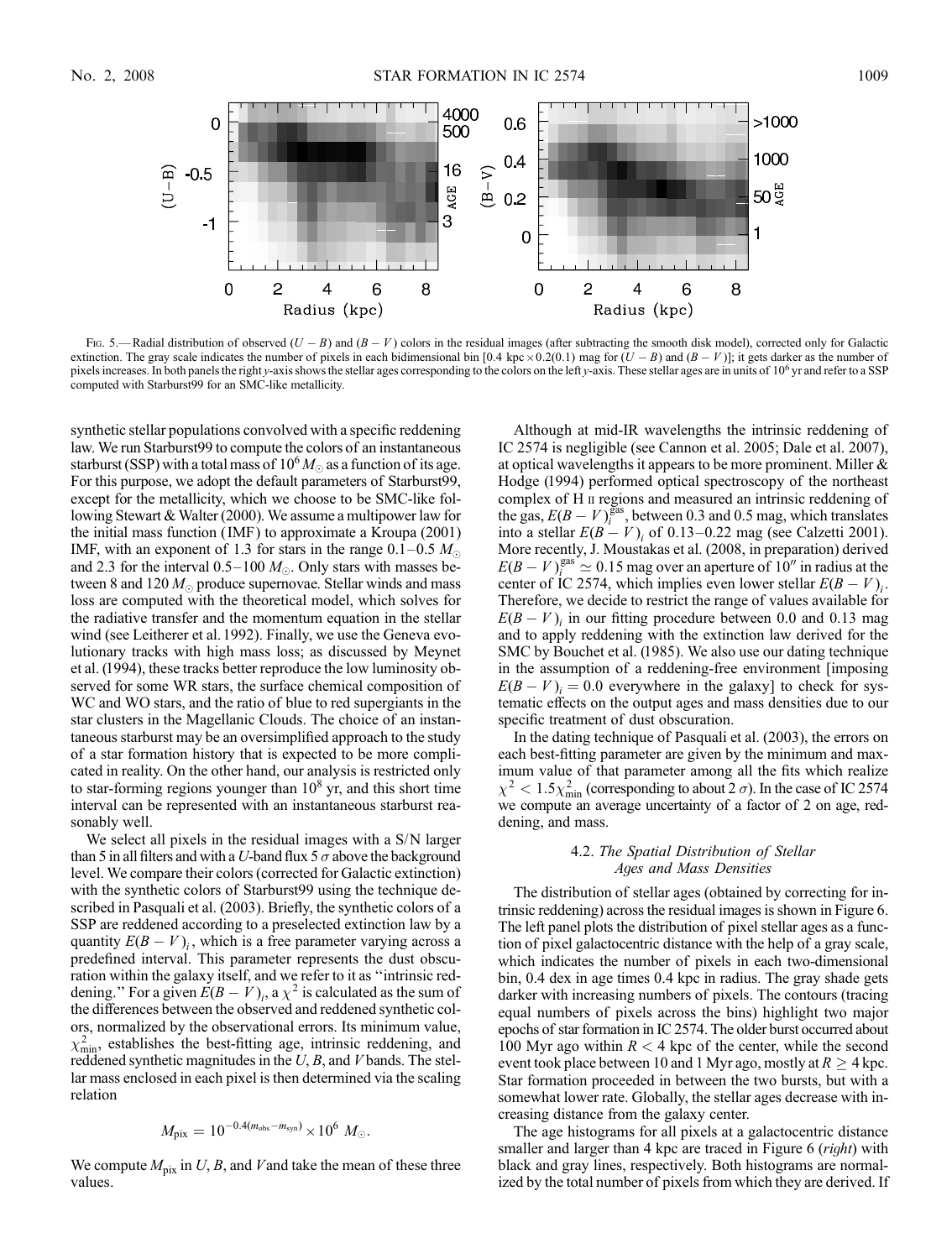

Fig. 6.— Luminosity-weighted age distribution of the stellar populations across IC 2574, obtained from the residual images after correction for reddening. The left panel shows the distribution of pixel stellar age as a function of pixel galactocentric distance. The gray scale indicates the number of pixels in each two-dimensional bin,  $0.4 \text{ dex} \times 0.4 \text{ kpc}$  in size. The gray shade becomes darker with an increasing number of pixels. The black lines are simply the contours drawn per constant number of pixels, with the following levels: 0.5, 1, 1.5, 2, 2.5, 3, 4, and 5 × 10<sup>4</sup>. The right panel plots the age histogram for all pixels with  $R < 4$  kpc (*black line*) and  $R \ge 4$  kpc (*gray* line). Both histograms are normalized by the total number of pixels within and outside 4 kpc, respectively. The dashed line corresponds to  $\log_{10}(age) = 7.2(16 \text{ Myr})$ , the value we use to separate the younger from the older burst.

we assume a value of 16 Myr [ $log_{10}(age) = 7.2$ ] to discriminate between the younger and older burst, we can estimate the spatial coverage of the two bursts in the inner and outer disks of IC 2574. For galactocentric distances smaller than 4 kpc, the older burst occurred over 73% of the pixels, while the younger one involved only 27% of the area. In the outer regions, instead, the younger burst lit up 70% of the pixels, and the older burst took place only in 30% of the area.

Repeating the same analysis but switching off the reddening correction confirms these trends. The younger and older bursts are still prominent and well defined, and they turn out to have similar timescales as determined when reddening is applied. Only the spatial coverage of the two bursts varies, and this only by 5% at most.

The distribution of the stellar mass surface densities (obtained including the correction for intrinsic reddening) as a function of galactocentric distance is presented in Figure 7 for the younger burst (left) and the older burst (right). Here the gray scale indicates the number of pixels in each two-dimensional bin, 0.4 dex  $\times$ 0:4 kpc in size. The contours, which trace equal numbers of pixels

across the bins, are computed for all the pixels with no age selection and are the same in both panels. All stellar mass surface densities are corrected for inclination. We can see that the older burst involves stellar mass surface densities larger than  $\sim$  0.2  $M_{\odot}$  pc $^{-2}$ and has a characteristic stellar mass surface density of about  $1 M_{\odot}$  pc<sup>-2</sup>. The younger burst is instead associated with stellar mass surface densities lower than 0.2  $M_{\odot}$  pc<sup>-2</sup> with a characteristic value of about 0.04  $M_{\odot}$  pc<sup>-2</sup>. The stellar mass surface density contours trace a radial profile which follows an exponential disk with a scale length of about 2.7 kpc and a central mass density of  $\sim$ 5  $M_{\odot}$  pc<sup>-2</sup>.

Correcting for reddening yields lower ages and higher stellar luminosities, and hence larger stellar masses, than assuming no extinction. With the constraint that  $E(B - V)$ <sub>i</sub> is <0.13 mag (see  $\S 4.1$ ), we obtain mass surface densities that are up to 40% larger than those assuming  $E(B - V)_i = 0.0$  everywhere. The assumption of  $E(B - V)_i = 0.0$  everywhere in the galaxy results in a lower characteristic stellar mass surface density of about 0.6 and  $0.03\,M_\odot\,{\rm pc}^{-2}$  for the older and younger burst, respectively. It also



Fig. 7.—Stellar mass surface density distribution across IC 2574 obtained after correction for reddening. The left panel shows the distribution of the mass surface density produced by the younger burst, while the right panel shows the radial variation of the mass density obtained for the older burst. Once again, the gray scale indicates the number of pixels in each two-dimensional bin,  $0.4$  dex  $\times$  0.4 kpc in size. Its shade grows darker as the number of pixels increases. The black contours trace bins of equal numbers of pixels and are drawn with the following levels: 0.2, 0.5, 1, 2, 2.5, 3, 3.5, and  $4 \times 10^4$  pixels. They have been computed for all the pixels with no age selection. All stellar mass surface densities have been corrected for inclination.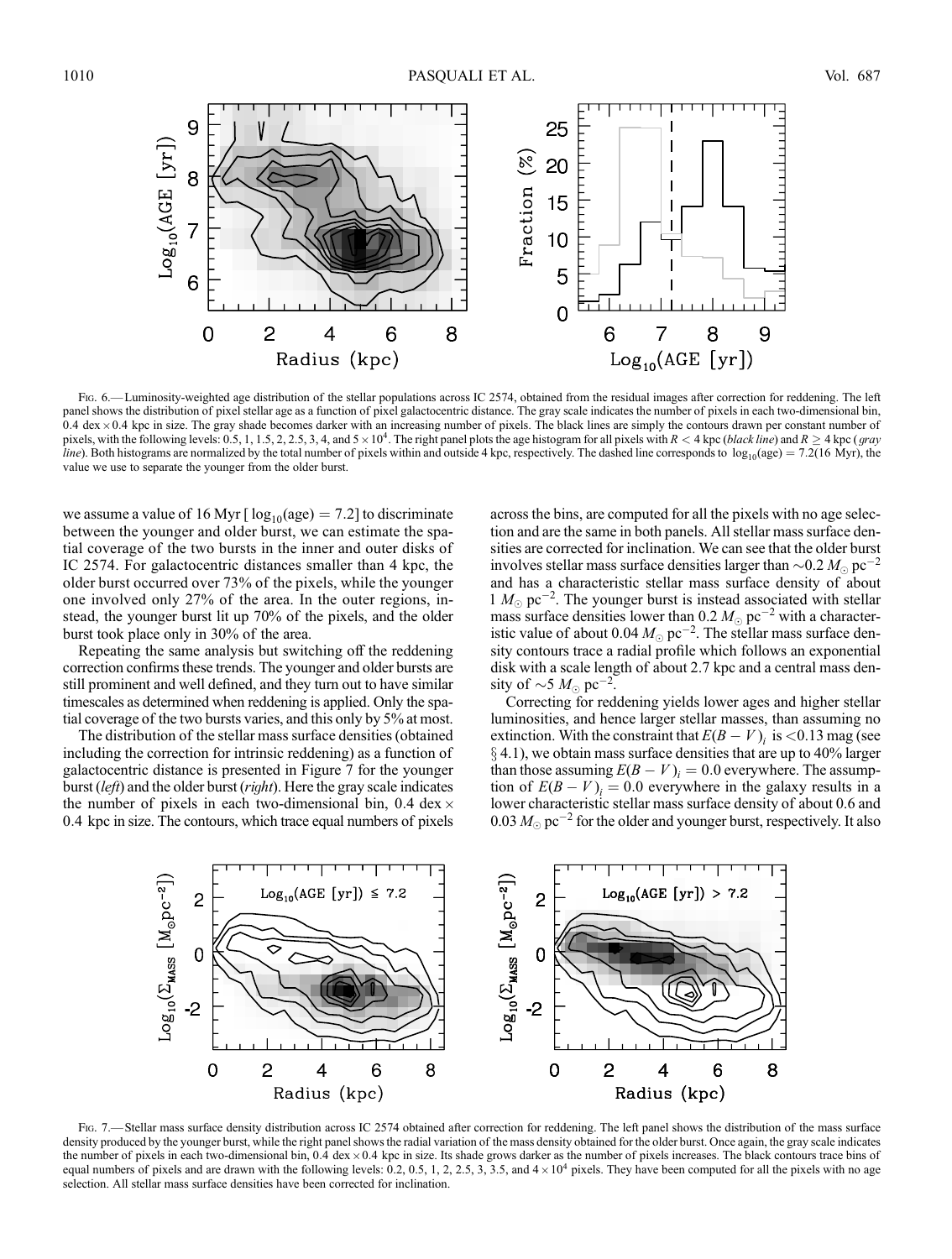

Fig. 8.— Distribution of stellar mass surface density (corrected for inclination) as a function of stellar age (obtained after correction for reddening). The gray scale is based on the number of pixels within each two-dimensional bin,  $0.4 \text{ dex} \times$ 0:4 kpc in size, and it grows darker as this number increases. The solid line corresponds to a detection threshold of  $3.2 \times 10^{-3}$   $M_{\odot}$  pc<sup>-2</sup> or 0.12  $M_{\odot}$  pixel<sup>-1</sup>.

gives a slightly larger scale length of 3 kpc and a central stellar mass surface density of  $\sim 6 M_{\odot}$  pc<sup>-2</sup>.

Independent of the reddening, there is a relationship between age and mass surface density in our results, in the sense that older stellar ages are associated with higher stellar mass surface densities. This is shown in more detail in Figure 8, where the stellar mass surface density (corrected for inclination) is plotted as a function of age. The gray scale is based on the number of pixels within each two-dimensional bin, 0.4 dex  $\times$  0.4 kpc in size. The lower edge of the distribution is a selection effect created by requiring a U-band detection in order to carry out the analysis. Since older stars emit less U-band light, there must be more of them to reach the same surface brightness limit. The solid line in Figure 8 shows that the lower edge of the relationship matches our photometric detection threshold of 26 mag arcsec<sup>-2</sup>, corresponding to a physical detection threshold of 3.2  $\times 10^{-3}$   $M_{\odot}$  pc<sup>-2</sup> or 0.12  $M_{\odot}$  pixel<sup>-1</sup>. There is, however, no obstacle to detecting a stellar component younger than a few Myr and as massive as the older burst. The fact that such high stellar mass surface densities are not derived for the younger burst may hint at a constant SFR over the last  $10^8$  yr, so that the younger burst has not yet had time to build up all the stellar mass assembled by the older burst.

From all the pixels enclosed in an ellipse of semimajor axis  $a = 8$  kpc and semiminor axis  $b = 3.5$  kpc (P.A. = 55°) we derive a total mass of about  $4.4 \times 10^7 M_{\odot}$  for the stars younger than 1 Gyr (from the fits that include the reddening correction), of which  $\approx$  3  $\times$  10<sup>6</sup>  $M_{\odot}$  were produced during the younger burst and  $\simeq$ 4.1 × 10<sup>7</sup>  $M_{\odot}$  during the older burst. Switching off the reddening correction in our dating technique gives lower values: a total mass of about  $3.9 \times 10^7$  M<sub>o</sub> split between  $\simeq 2 \times 10^6$  and  $\approx$  3.7  $\times$  10<sup>7</sup>  $M_{\odot}$  for the younger and older burst, respectively.

Although a SSP based on the assumption of an instantaneous burst does not provide a true SFR, we can estimate one from the ratio of the total stellar mass produced during a burst to the mean stellar age of the same burst. This exercise is based on the pixelby-pixel maps of stellar age and mass surface density computed by omitting the reddening correction, so that we can compare the results with the SFR derived in the literature from the galaxy observed H $\alpha$  flux (i.e., not corrected for intrinsic reddening). Therefore, for a mean stellar age of  $\simeq$  4 and 150 Myr for the younger and older burst, respectively, and the burst total masses as listed above, we derive a SFR of about 0.5 and 0.2  $M_{\odot}$  yr<sup>-1</sup>. Given that the typical uncertainty in our age and mass estimates is a factor of 2, the error on the SFR corresponds to about a factor of 3, and within this uncertainty we may infer that the SFR has been nearly constant over the last few  $10^8$  yr in IC 2574. For comparison, the SFR derived from the H $\alpha$  flux by Miller & Hodge (1994) is  $\approx 0.1 M_{\odot} \text{ yr}^{-1}$ . This value suffers its own uncertainties concerning the depth of the observations, as well as the escape fraction of ionizing photons emitted by young and massive stars, which can be as high as 50% (see Weedman 1991; Pasquali & Castangia 2008).

As already noted in  $\S\S 1$  and 3, the northeast complex of H  $\text{II}$ regions, also associated with a H i supergiant shell, is the brightest site of star formation in IC 2574. In order to investigate whether its stellar populations are different from the rest of the galaxy, we analyze the distributions of pixel stellar ages and mass surface densities within the supergiant shell. These are plotted in Figure 9 as a function of distance from the shell center. Here each twodimensional bin is 0.4 dex  $\times$  28 pc in size. The shell is spatially rather uniform in age, except perhaps for ages younger than 3 Myr  $\log_{10}(age) = 6.5$ , which show up only at radii larger than 400 pc. It appears that the most significant episode of star formation



Fig. 9.—Distributions of pixel stellar age and mass surface density as a function of pixel distance from the center of the supergiant shell in the northeast complex of H II regions. Stellar mass surface densities are corrected for inclination. Stellar ages and mass surface densities are obtained from the fits which apply the correction for reddening.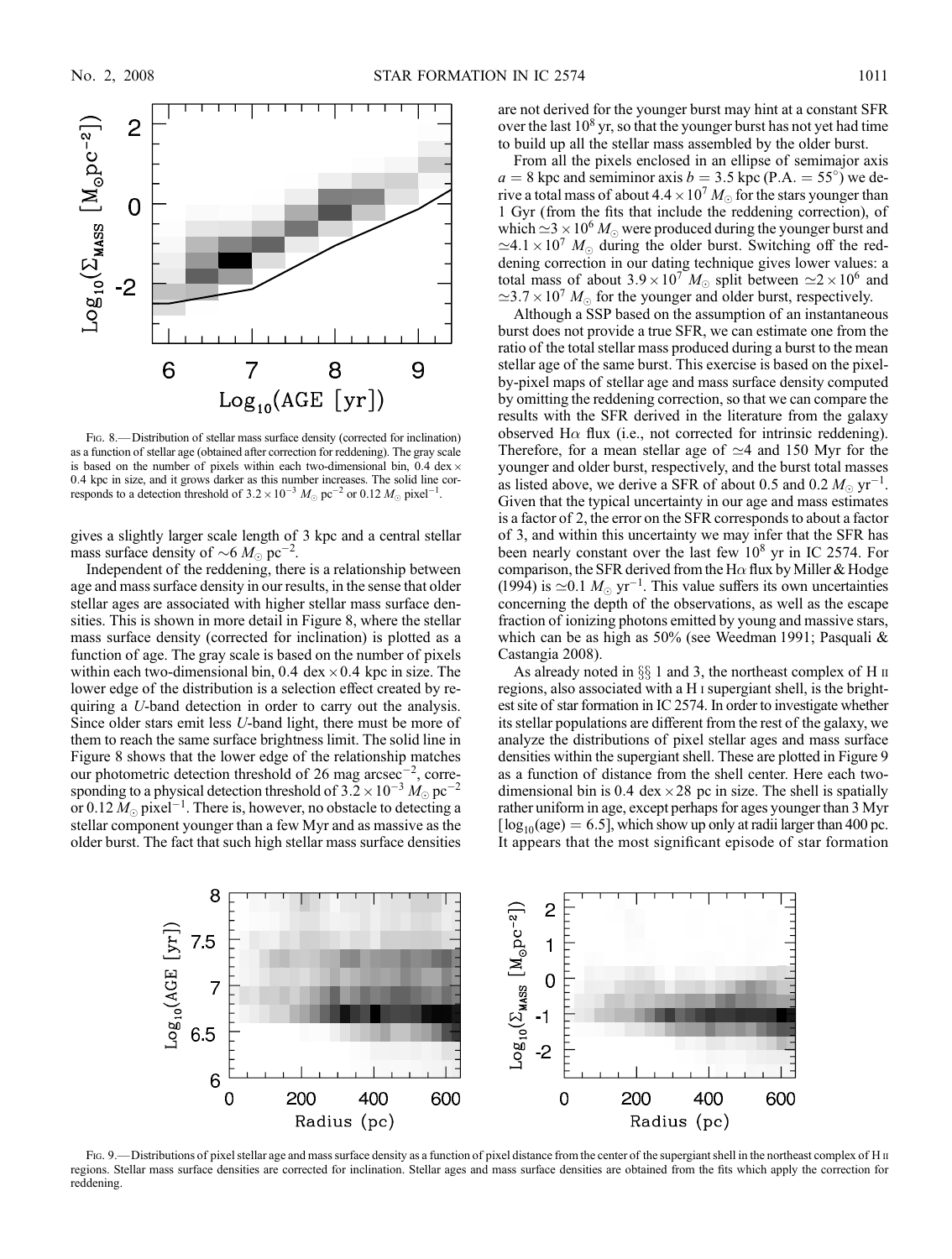

Fig. 10.—Pixel stellar ages and mass surface densities as a function of H i column density corrected for inclination. Each two-dimensional bin is  $0.4 \times 0.2$  dex in size and is color-coded on the basis of the number of pixels falling within it. The gray shade becomes darker with an increasing number of pixels. The vertical line indicates the characteristic critical density obtained by Kennicutt (1989),  $\sim$  5  $\times$  10<sup>20</sup> cm<sup>-</sup> 2 .

occurred about 5 Myr ago; a previous burst may be identified in a more modest peak of the distribution at an age of  $\sim$ 20 Myr. As discussed by Walter et al. (1998) and Walter & Brinks (1999), the shell contains a star cluster and has nine star-forming regions distributed along its rim. Stewart & Walter (2000) estimated an age of 11 Myr for the star cluster and 3 Myr for the star-forming regions. From the LBT data we derive an age of about 5 Myr for the cluster and  $1-3$  Myr for the shell rim. These values do not change significantly when the correction for intrinsic reddening is omitted or the diffuse large-scale disk is not removed. The discrepancy in the cluster age between this work and Stewart & Walter could be related to different IMF and evolutionary tracks and to a different treatment of reddening, which can be quite patchy within the shell. However, given the factor of 2 uncertainties in our age estimates, these two results are consistent. The stellar mass surface density of the shell varies between 0.01 and 1  $M_{\odot}$  pc<sup>-2</sup> and peaks at about 0.1  $M_{\odot}$  pc<sup>-2</sup>.

### 4.3. Comparison with the H i Column Density Map

Figure 10 shows the distribution of pixel stellar ages and mass surface densities as a function of the H i column density corrected for inclination. Here each two-dimensional bin is  $0.4 \times$ 0:2 dex in size. No correlation arises from these plots, except for the fact that the star formation activity in IC 2574 seems to preferably occur in regions with  $\Sigma_{H I} \simeq 6 \times 10^{20}$  cm<sup>-2</sup>. This value is comparable with the critical density derived by Skillman (1987;  $\sim$ 10<sup>21</sup> cm<sup>-2</sup>) for a number of irregular galaxies and Kennicutt (1989;  $\sim$  5  $\times$  10<sup>20</sup> cm<sup>-2</sup>) for a sample of disk galaxies. Column densities smaller than  $\sim$ 10<sup>20</sup> cm<sup>-2</sup> are measured in correspondence with H<sub>I</sub> holes and may not be representative of the local H<sub>I</sub> gas prior to the formation of the holes.

The lack of any correlation between star formation and H i gas on local scales was also observed in seven spiral galaxies byWong & Blitz (2002), in NGC 6822 by de Blok & Walter (2006), in M51a by Kennicutt et al. (2007), and for a large galaxy sample by Bigiel et al. (2008). In the case of M51a, Kennicutt et al. showed that the local star formation density correlates with the local  $H_2$ density (and thus the local H<sub>I</sub> + H<sub>2</sub> density). In IC 2574, we expect that most of the ISM is atomic, and we might expect a relationship between H i and SFR based on both formation of and feedback from young stars. From formation, the correlation observed between  $H_2$  and SFR in gas-rich spirals might suggest that the gas reservoir, here probably H i, dictates the SFR. From feedback, we would expect a correlation if H i forms via photodissociation

of  $H_2$  powered by the stellar UV radiation field (Shaya & Federman 1987; Tilanus & Allen 1991; Allen et al. 1997) or an anticorrelation if the stellar radiation field ionizes  $H \text{I}$  into  $H \text{II}$ . None of these predictions appear to be borne out by the results seen in Figure 10. We are then led to conclude that there is no evidence in our data either that H isets the SFR or that star formation creates or ionizes a significant fraction of H i.

## 5. STELLAR PROPERTIES OF THE H i HOLES

The lack of correlation between H i and star formation is especially striking in IC 2574, where the H i distribution is marked by a wealth of holes. A natural explanation for these structures is that they are carved out by feedback from star formation, but the lack of a correlation between atomic gas and the SFR calls such a relationship into question. In this section we ask whether young stars have been able to produce the observed H i holes and sustain their expansion; we also ask whether such holes are a natural consequence of the star formation we observe and investigate the implications of the lack of H $I-SFR$  correlation for stellar feedback.

#### 5.1. Are the H i Holes Powered by Stars?

Walter & Brinks (1999) identified 48 holes and measured their diameter, expansion velocity, dynamical age, volume/column density, and H i mass. These holes are long-lived features; since IC 2574 largely rotates as a solid body, the shear computed from its smoothed rotation curve turns out to disrupt the H i holes over timescales larger than 0.5 Gyr. Out of the initial 48 holes, only 15 are overlaid on the residual images of IC 2574 obtained after subtracting the smooth disk component (see  $\S$  4) and have a measured velocity expansion and more than 80% of their area filled with pixels carrying information on stellar age and mass density. Similar to the supergiant shell whose star cluster is off-center (Walter & Brinks1999; Stewart & Walter 2000), we do not detect any central star cluster in these 15 H i holes, but rather a spatial mixture of populations formed during the younger and older bursts. The spatial distribution of the younger population within each H i hole can be clumpy, with the clumps often located at the periphery of the H i hole. Figure 11 shows the radial distribution of pixels with an associated stellar age younger than 16 Myr (corresponding to the younger burst) obtained for each H i hole. The three panels of Figure 11 distinguish the holes completely filled by young stellar populations (left) from those where young stellar ages are found in the periphery (middle) and those where young stellar populations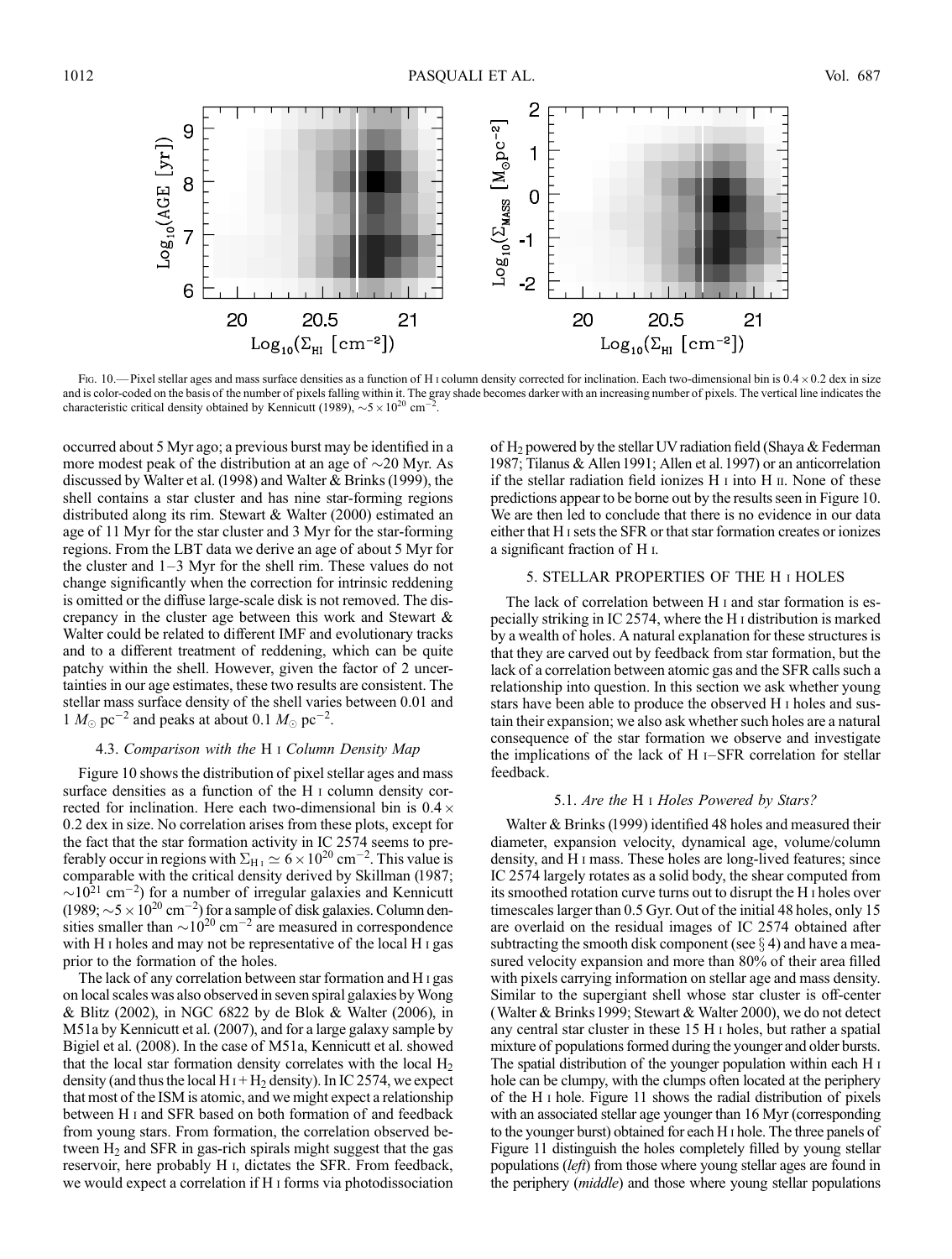

FIG. 11.— Fraction of pixels associated with a stellar age younger than 16 Myr as a function of distance from the hole center. The distance is in units of the respective hole radius. The number of "young" pixels per bin of distance is normalized by the total number of pixels younger than 16 Myr. Left: Holes filled with young stellar populations (3 of 15). Middle: Holes with young stellar populations along the outskirts (10 of 15). Right: Holes with centrally concentrated young stellar populations (2 of 15).

are preferentially central (right). We express the distance of each pixel from the hole center in units of the respective hole radius and compute the number of pixels younger than 16 Myr per distance bin, as well as the total number of pixels younger than 16 Myr within the hole. We use this latter quantity to normalize the former, and in this way we derive the fraction of ''young'' pixels as a function of distance within a H i hole. Apart from the three holes in the left panel that are completely dominated by a young stellar component, in most cases (including the supergiant shell) this young stellar population lives in the outskirts of a hole, at a distance larger than 0.4 times the hole radius (middle). Only in two holes does the young component look more centrally concentrated (right).

For these 15 holes we also estimate (1) the fraction of pixels associated with a stellar age younger than 16 Myr ( $f_{\text{YOUNG}}$ ), defined as the ratio of pixels associated with stellar ages younger than 16 Myr to the total number of pixels within a hole; (2) the mean age of the stellar populations produced during the younger burst (with an age <16 Myr); (3) the total stellar energy released by the stellar winds and supernova explosions of the young population  $(E_{\text{YOLNG}})$ ; and, finally, (4) the kinetic energy of the H i holes in terms of a fraction of the total energy provided by their young stellar populations. We compute the stellar total energy,  $E_{\text{YOUNG}}$ , from the value derived by Starburst99 at the mean age of the young component within a hole and properly scaled by its total mass. The kinetic energy of a hole is determined from its column density corrected for inclination ( $\Sigma_{H_1}$  estimated by Walter & Brinks) and its expansion velocity ( $V_{\text{exp}}$ ),  $E_{\text{H}_{\text{I}}} = 0.5 \Sigma_{\text{H}_{\text{I}}} (\text{area}) V_{\text{exp}}^2$ , where "area" is the area of the hole whose diameter is listed in Walter & Brinks. We then calculate the ratio of the hole kinetic energy to the stellar total energy,  $E_{H I}/E_{\text{YOUNG}}$ ; this ratio is a measure of the efficiency at which the total stellar energy is transformed into the kinetic energy of the H i gas.

All the parameters mentioned above are plotted in Figure 12. Figure 12*a* presents  $f_{\text{YOUNG}}$  as a function of the hole diameter in parsecs. No correlation is seen between these two parameters. The mean age of the young stellar component is plotted as a function of the hole dynamical age in Figure 12b. Here there is a hint of a relation in which both the young component and the hole age together, although the stars generally appear to be younger than their associated hole by a factor of 5, on average. We note here that the dynamical age of the holes is an upper limit to the true hole age, since Walter & Brinks (1999) derived the dynamical age under the assumption of a constant expansion velocity, while these holes have certainly expanded faster in the past. Because of the uncertainty of this assumption and the errors in our dating technique, it is difficult to establish how much older (if at all) the H i holes are compared to their young stellar component. As shown in Figure 12c, the total energy released by the young stellar component is typically an order of magnitude larger than the kinetic energy of the H i holes and lies above the one-to-one correspondence (gray line). Indeed, the ratio of the hole kinetic energy to the total stellar energy is, on average, about 10%, thus indicating that hole expansion can be sustained with only 10% of the available total stellar energy (see Fig. 12d). This overall picture does not qualitatively change when we use the stellar populations obtained by switching off the reddening correction in our dating technique. In this case, the ratio of the hole kinetic energy to the total stellar energy increases from 10% to about 20%, since the output stellar mass surface density is lower when reddening is neglected. An  $E_H$ <sub>1</sub>/ $E_{\text{YOUNG}}$  ratio of  $\sim$ 10%-20% is in agreement with the value  $(10\%-20\%)$  independently obtained by Cole et al. (1994) from modeling the galaxy luminosity function, while Bradamante et al. (1998) determined a value of 3% for supernovae Type II and 100% for supernovae Type Ia from the modeling of the chemical evolution of blue compact galaxies.

#### 5.2. Why Is It that Not All Star Formation Creates Holes?

If a conclusion from Figure 12 is that the stellar energy budget is, in principle, large enough to support hole expansion, we may then ask why many star-forming regions in IC 2574 are not located in H i holes. We build a sample of 105 control apertures with the diameter  $(7<sup>u</sup>$ , or 136 pc at the assumed distance of IC 2574) of the beam of the H i observations, placed randomly across the galaxy to sample different stellar populations and different values of the H i column density away from the observed H i holes. For each aperture, we measure  $f_{\text{YOUNG}}, E_{\text{YOUNG}}, \Sigma_{\text{H}\text{I}}$ , the average H i velocity dispersion,  $\sigma_{H_I}$  (from the H i second moment map of Walter & Brinks 1999),  $E_{\text{H}_{\text{I}}}$  defined as  $1.5\Sigma_{\text{H}_{\text{I}}}$  (area) $\sigma_{\text{H}_{\text{I}}}^2$  (where area is the area of the apertures), and the energy ratio  $E_{\text{H}}$  i/ $E_{\text{YOUNG}}$ . All these properties are plotted in gray in Figure 13 for only those 37 apertures with  $f_{\text{YOUNG}} > 70\%$ , so that their stellar populations mostly formed during the younger burst. In black are the observed 15 H i holes, whose  $\sigma_{H_1}$  we measure in an annulus about 100 pc wide around each hole and whose  $\Sigma_{H}$  was estimated by Walter & Brinks. The assumption here is that the H<sub>I</sub> properties outside a H<sub>I</sub> hole may be representative of the local gas before the hole formation. Figure 13a shows the total stellar energy  $E_{\text{YOUNG}}$  as a function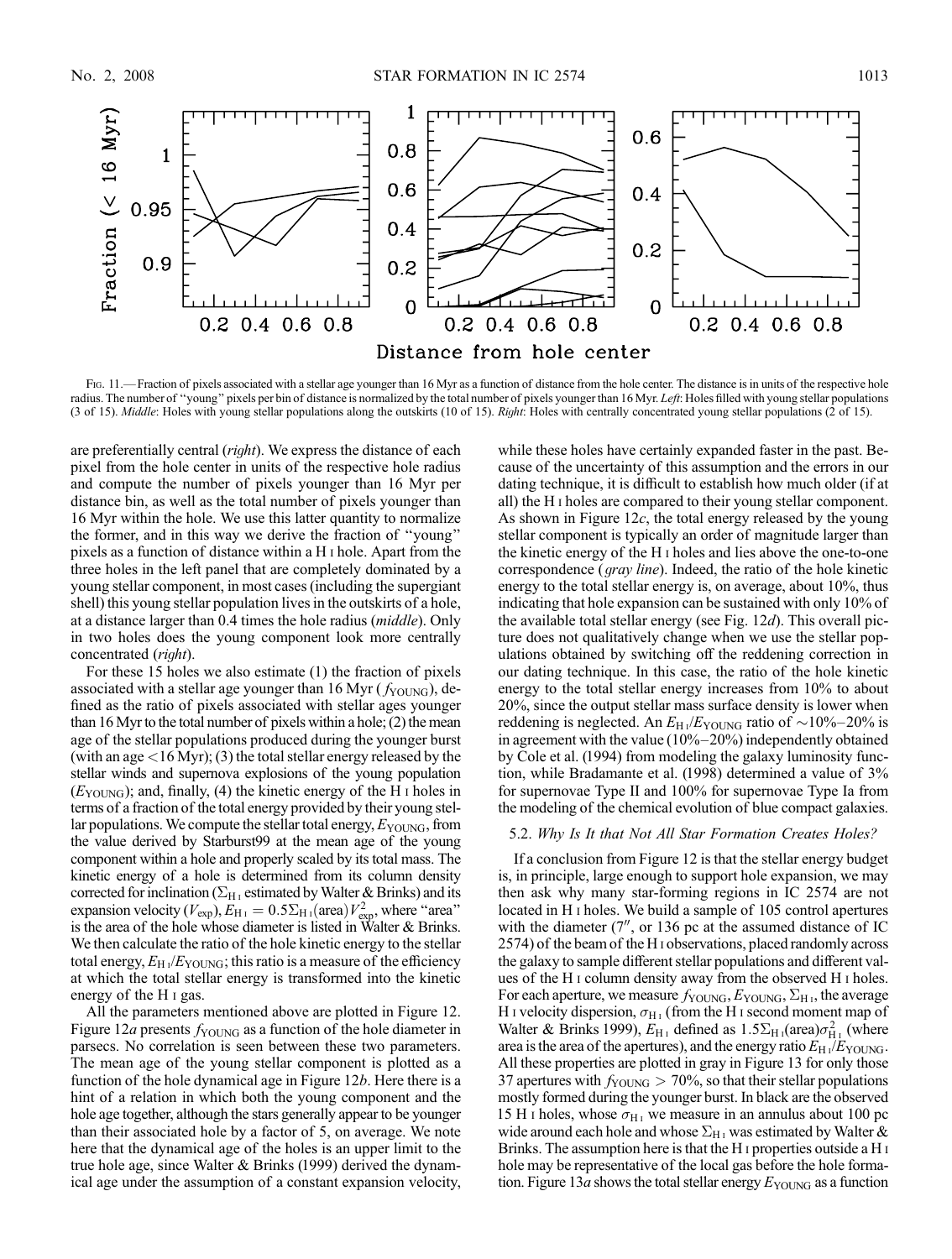

Fig. 12.—Total energy budget of the younger burst (<16 Myr) detected within 15 H i holes. (a) Ratio of pixels associated with stellar ages younger than 16 Myr to the total number of pixels within a hole plotted as a function of hole diameter in parsecs. (b) Mean age of the young stellar component (<16 Myr) enclosed in a H i hole shown as a function of the hole dynamical age, simply computed from its diameter and expansion velocity. The holes' stellar and dynamical ages become equal along the gray line. (c) Total energy released by the stellar winds and supernova explosions of the young component traced as a function of the hole kinetic energy, derived from the hole expansion velocity. Both quantities are normalized by the hole area. The gray line indicates when the total stellar energy equals the hole kinetic energy.  $(d)$  Based on  $(c)$ , the ratio of the hole kinetic energy to the total energy of its young component vs. the fraction of pixels associated with stellar ages <16 Myr.

of the H i kinetic energy, both parameters normalized by the area of the apertures (*gray circles*) and H<sub>I</sub> holes (*black circles*). The gray line indicates the one-to-one correspondence between these two energy terms. For the majority of apertures, as well as for all the H i holes, the total stellar energy is up to an order of magnitude larger than the H I kinetic energy. Indeed, the  $E_H$  / $E_{\text{YOUNG}}$ ratio is lower than unity for about 70% of the control apertures, and the average  $E_{\text{H} \text{I}}/E_{\text{YOUNG}}$  is  $\simeq$ 35%, indicating that about one-third of the total stellar energy can account for the observed H I kinetic energy (see Fig. 13b). Yet no hole in the atomic H gas is detected at the position of these apertures. We notice that the apertures whose  $E_{H}$ <sub>1</sub>/ $E_{\text{YOUNG}}$  is larger than 100% are systematically associated with  $\Sigma_{\rm H\,1} \geq 8 \times 10^{20}$  cm<sup>-2</sup>, i.e., high H i columns. The energy ratio for the H<sub>I</sub> holes is well below 100%, with an average value of about 10%; all H<sub>1</sub> holes have  $\Sigma_{\rm H\,\textsc{i}} < 8 \times 10^{20}$  cm<sup>-2</sup>. In Figure 13 $c$  the total stellar energy is compared with the average velocity dispersion for both the control apertures (*gray circles*) and the observed 15 H i holes (black circles). No clear correlation exists between these two parameters, although one could attempt to see  $E_{\text{YOUNG}}$  increasing with  $\sigma_{\text{H}_{\text{I}}}$ . This trend is also

seen across a large sample of galaxies by Tamburro (2008) and could be interpreted as due to star formation inducing turbulence in the H i gas (see also Dib et al. 2006). The total stellar energy is plotted as a function of the H<sub>I</sub> column density,  $\Sigma_{\rm H\,I}$ , in Figure 13d; once again, no tight correlation can be seen in this plot, except perhaps for a weak trend whereby  $E_{\text{YOUNG}}$  decreases at larger  $\Sigma_{\rm H\,I}$ .

As pointed out by Walter & Brinks (1999), the H i velocity contours of IC 2574 are characterized by distortions due to noncircular motions. Noncircularity is believed to arise from star formation processes or from the presence of a bar, a spiral density wave, or noncircular halo potentials. Oh et al. (2008) have recently isolated the noncircular motions in IC 2574 and showed that their typical velocity is a few km s<sup>-1</sup>, with peaks of  $\sim$  20 km s<sup>-1</sup>. We use the map of the kinetic energy associated with noncircular motions constructed by Oh et al.  $(E_{\text{H}1}^{\text{ncir}} = 0.5 M_{\text{ncir}} V_{\text{ncir}}^2$ , where  $M_{\text{ncir}}$  is the H<sub>I</sub> mass associated with noncircular motion; see Oh et al. [2008] for further details) and compute the total kinetic energy in noncircular motions in the control apertures with  $f_{\text{YOUNG}} >$ 70%, as well as in the H i holes. We compare this energy with the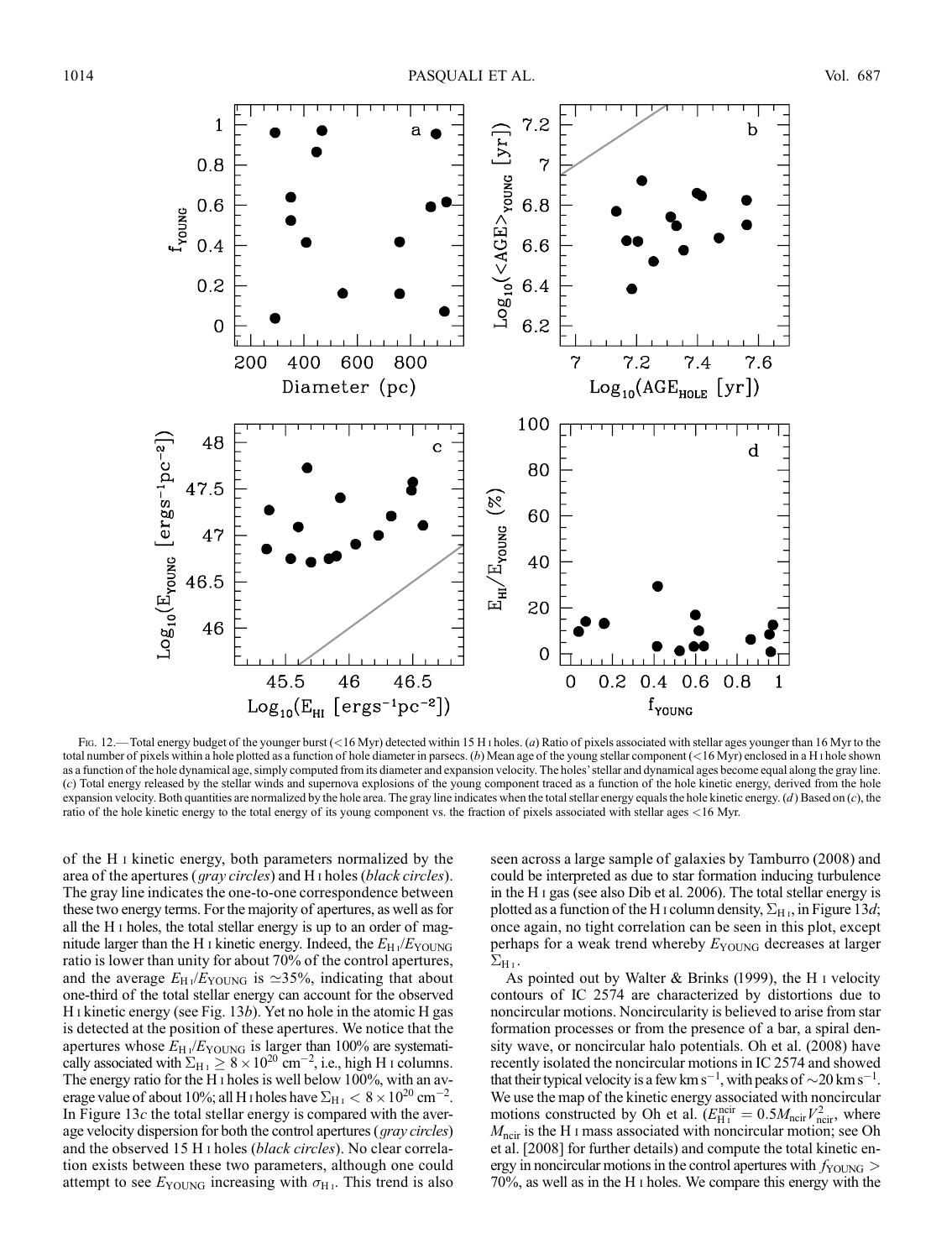

Fig. 13.— $(a)$  Comparison of the total energy released by the stellar populations younger than 16 Myr with the H<sub>I</sub> kinetic energy based on the velocity dispersion of the atomic H gas. Black and gray circles represent 15 H i holes and control apertures, respectively. The latter are characterized by a fraction of pixels associated with stellar ages  $\leq$ 16 Myr larger than 70%. The gray line indicates the one-to-one correspondence between  $E_{\text{YOUNG}}$  and  $E_{\text{H}}$ . Both energy terms are normalized by the area of the holes and the control apertures. (b) Distribution of the energy ratio  $E_H$  / $E_{\text{YOUNG}}$ , in black for the H i holes and in gray for the control apertures. The vertical gray line highlights the  $E_H$ /E<sub>YOUNG</sub> value of 100%. (c) E<sub>YOUNG</sub> as a function of the H<sub>1</sub> velocity dispersion,  $\sigma_H$ . (d) E<sub>YOUNG</sub> as a function of the H<sub>1</sub> column density,  $\Sigma_H$ .

total stellar energy in Figure 14 (left), where the black and gray circles represent the H i holes and the control apertures, respectively, and the gray line traces the one-to-one correspondence between the kinetic noncircular and stellar energies. The large majority of control apertures and holes are placed above this line, indicating that the energy released by their young stellar population is larger than the kinetic energy of the in situ noncircular motions. The distribution of the control apertures (gray line) and holes (*black line*) in the energy ratio  $E_{\text{H}_{\text{I}}}^{\text{ncir}}/E_{\text{YOUNG}}$  is plotted in Figure 14 (*right*). Values of  $log_{10}(E_{\text{H}_{\text{I}}}^{\text{ncir}}/E_{\text{YOUNG}})$  < 0 are obtained for those control apertures and holes where the total stellar energy is in excess of  $E_{\text{H}i}^{\text{ncir}}$ ; they define an average  $\langle E_{\text{H}i}^{\text{ncir}}/E_{\text{YOUNG}} \rangle = 21\%$ (control apertures) and 43% ( holes).

## 5.3. Photoionization of H i

There is a final aspect to consider in our analysis of H i hole formation, i.e., the ionization of the H i gas due to stellar radiation. So far, we have considered the total energy produced by the stellar winds and supernova explosions of the stellar population younger than 16 Myr. Figures 12 and 13 do not show any firm evidence for

a stellar origin of the holes, although the H i kinetic energy of the holes and the control apertures is typically about  $10\% - 30\%$  of the total stellar energy. We now ask whether the H i holes are produced by the stellar radiation field via ionization of the atomic H gas. We estimate the number of ionizing photons,  $Q(H)$ , in each hole and the control aperture from the value tabulated by Starburst99 at the age of the young component in the hole/aperture scaled by its total mass. We then use  $Q(H)$  to compute the radius,  $R<sub>S</sub>$ , of the Strömgren sphere associated with each H  $\scriptstyle I$  hole and control aperture. The Strömgren sphere defines the volume within which all the H  $\scriptstyle\rm I$  gas is ionized, and its radius  $R_{\rm S}$  is expressed by the equation  $Q(H) = (4\pi R_S^3 n_{H_1}^2 \alpha_B)/3$ , where  $n_{H_1}$  is the H i volume density and  $\alpha_B$  is a scaling parameter depending on the gas temperature. From Osterbrock (1989) we assume  $\alpha_B =$  $4.54 \times 10^{-13}$  for a gas temperature of 5000 K. We derive the H i volume density  $n_{\text{H}_{\text{I}}}$  from the relation  $\Sigma_{\text{H}_{\text{I}}} = (2\pi)^{1/2} h n_{\text{H}_{\text{I}}}$ , where  $h$ , the scale height of the H I disk, is 440 pc as obtained by Walter & Brinks (1999) for a distance of 4.02 Mpc.

If all the stellar photons produced within the control apertures ionized the surrounding H  $\scriptstyle\rm I$  gas, the radius of the Strömgren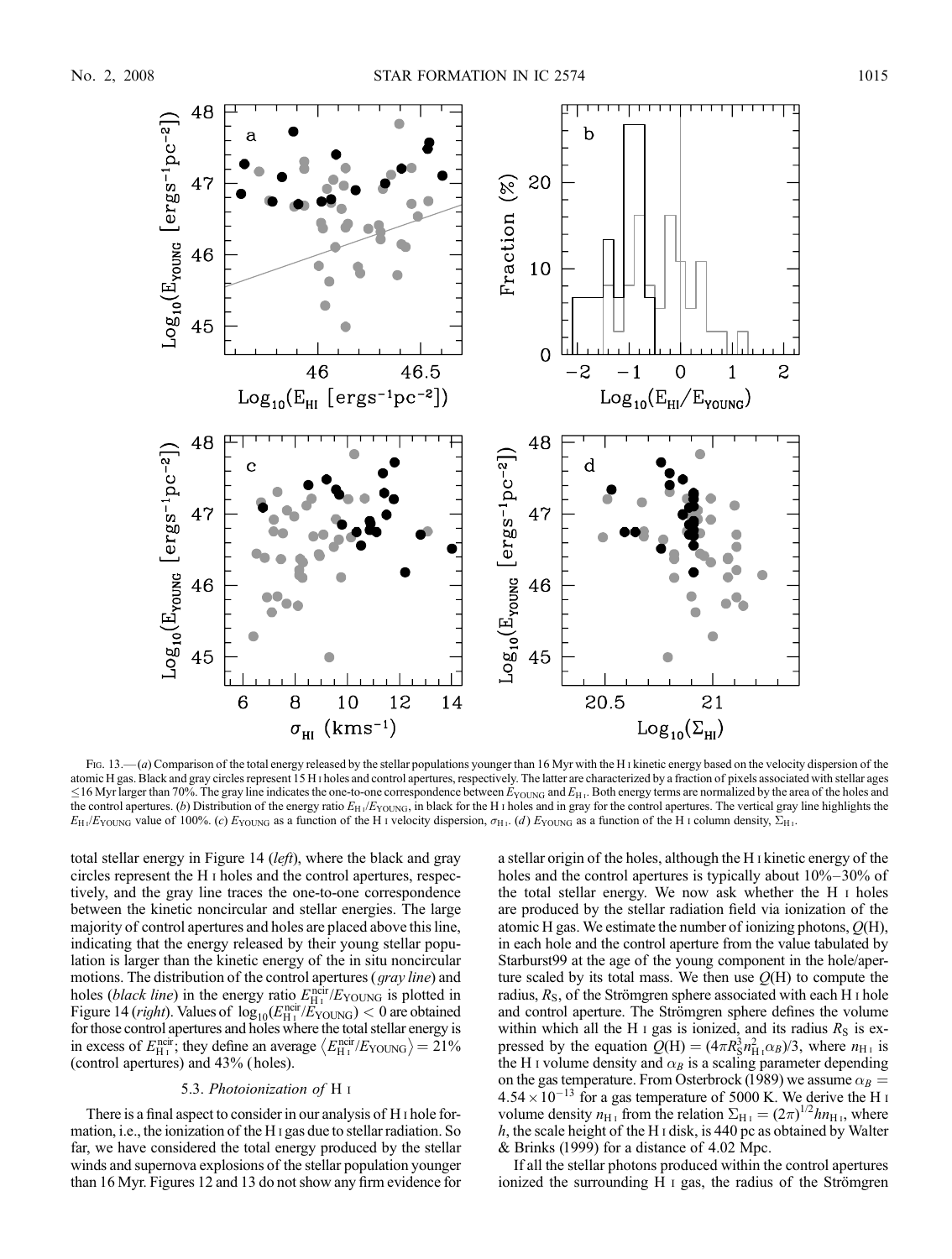

Fig. 14.—Left: Comparison of the total energy released by the stellar populations younger than 16 Myr,  $E_{\text{YOUNG}}$ , and the H<sub>1</sub> kinetic energy associated with noncircular motions,  $E_{\text{H}_1}^{\text{ncir}}$ . Black and gray circles represent the H<sub>I</sub> holes and the control apertures, respectively. *Right*: Distribution of the control apertures (*gray line*) and H<sub>I</sub> holes (black line) in the energy ratio  $E_{\rm H1}^{\rm net}/E_{\rm YOUNG}$ . The gray vertical line indicates  $\log_{10}(E_{\rm H1}^{\rm net}/E_{\rm YOUNG}) = 0$ , i.e.,  $E_{\rm H1}^{\rm net}/E_{\rm YOUNG} = 100\%$ .

sphere of the control apertures with  $f_{\text{YOUNG}} > 70\%$  would be on average 4 times bigger than the aperture radius, and the apertures would lie in holes that are well observable. Given that the control apertures are not associated with H i holes by definition, only a much lower fraction of  $Q(H)$  can ionize the H I gas. This limits the number of ionizing photons to less than 20% of  $Q(H)$ ; under this assumption, the ratio of  $R<sub>S</sub>$  to the aperture radius decreases to an average value of 2, consistent with an uncertainty on  $O(H)$ of a factor of 3, which is due to the errors on the stellar ages and masses. This constraint would make any H i hole formed via ionization less likely to be detectable. For the H I holes with  $f_{\text{YOUNG}} >$ 70%, the UV radiation from the young stellar populations would produce a Strömgren sphere 4 times larger than the hole radius if 100% of the ionizing photons were available. Making the observed hole consistent with the Strömgren radius requires only  $\sim$ 20% of the available photons. Therefore, such a limit on  $Q(H)$ may be sufficient to explain both the existence of those H i holes whose stellar populations are predominantly young  $(<16$  Myr) and the lack of observable H i holes around the control apertures.

### 6. DISCUSSION AND CONCLUSIONS

Deep, LBT imaging in the  $U, B$ , and V bands has allowed us to spatially map the star formation history of IC 2574 over the last  $10<sup>8</sup>$  yr. We do this by analyzing the pixel-by-pixel colors of all areas in IC 2574 with significant detections in all bands. Overall, the angle-averaged surface brightness profiles indicate a predominance of blue colors  $[(U - B) < -0.3$  and  $(B - V) < 0.4$ mag] at galactocentric radii larger than 4 kpc, mostly due to the presence of the large northeast complex of H ii regions (associated with a H isupergiant shell) and the southwest extended tail of star formation. At a limiting brightness of 26 mag arcsec<sup>-2</sup>, the major axes of the H  $\scriptstyle\rm I$  and U-band light distributions are nearly the same, while the minor axes are smaller in the optical. This could be due to differences in the scale height of the U-band light and H i distributions.

Using the dating technique of Pasquali et al. (2003), we are able to construct pixel-by-pixel maps of stellar age and mass surface density from the comparison of the observed colors with simple stellar population models synthesized with Starburst99. After fitting and subtracting a smooth disk component (whose colors point to a stellar age >200 Myr), our best-fitting Starburst99 models indicate the occurrence of two major bursts, one about

100 Myr ago and the other during the last 10 Myr. The older burst appears to be spatially ''confined'' within the inner 4 kpc (in galactocentric radius), while the younger episode of star formation occupies the 4 kpc  $< R < 8$  kpc region. The two episodes also differ in the stellar mass surface density of stars formed; the typical mass density associated with the older burst is about 1  $M_{\odot}$  pc<sup>-2</sup>, while it is  $\simeq 0.04$   $M_{\odot}$  pc<sup>-2</sup> for the younger burst. However, these values are luminosity-weighted and therefore biased. Given that the U-band flux emitted by a SSP decreases for increasing age, and the flux itself is proportional to the stars' total mass, the detection of stars above a fixed threshold in the  $U$  band (used in this study as a prior) requires stellar populations that are progressively more massive as they grow older. Quantitatively speaking, a limiting surface brightness of 26 mag arcsec<sup>-2</sup> allows us to detect stellar populations older than  $10^8$  yr with a mass surface density larger than 0.1  $M_{\odot}$  pc<sup>-2</sup>, while those populations a few Myr younger are detected down to a mass surface density of 0.003  $M_{\odot}$  pc<sup>-2</sup> (a factor of  $\sim$ 30 lower than at 100 Myr). The fact that we do not detect young stellar populations as massive as 1  $M_{\odot}$  pc $^{-2}$  is not a selection effect of the data; it possibly hints at a constant SFR, at least over the last  $10<sup>8</sup>$  yr, so that the younger burst has not yet had time to produce the same amount of stellar mass as was assembled during the older burst.

We compare both the stellar ages and the mass surface densities of the recently formed populations with the H i column density across IC 2574 and do not find any significant correlation between star formation activity and the H i reservoir in this galaxy. A similar result was obtained by Wong & Blitz (2002), de Blok & Walter (2006), Kennicutt et al. (2007), and Bigiel et al. (2008), using different tracers of star formation. The lack of any correlation between star formation and H i is in contrast to the expectation of a relationship between H i and SFR based on both formation of and feedback from young stars. In terms of star formation, the correlation observed between  $H_2$  and SFR in gas-rich spirals might indicate that the H i gas reservoir controls the SFR. In terms of stellar feedback, instead, we would expect to see a correlation if H I forms via photodissociation of  $H_2$  powered by the stellar UV radiation field (Shaya & Federman 1987; Tilanus & Allen1991; Allen et al.1997) or an anticorrelation if the stellar radiation field ionizes  $H \text{I}$  into  $H \text{II}$ . We thus conclude that star formation in IC 2574 is not regulated by the available H i gas reservoir, not efficient at creating H i via photodissociation, or actively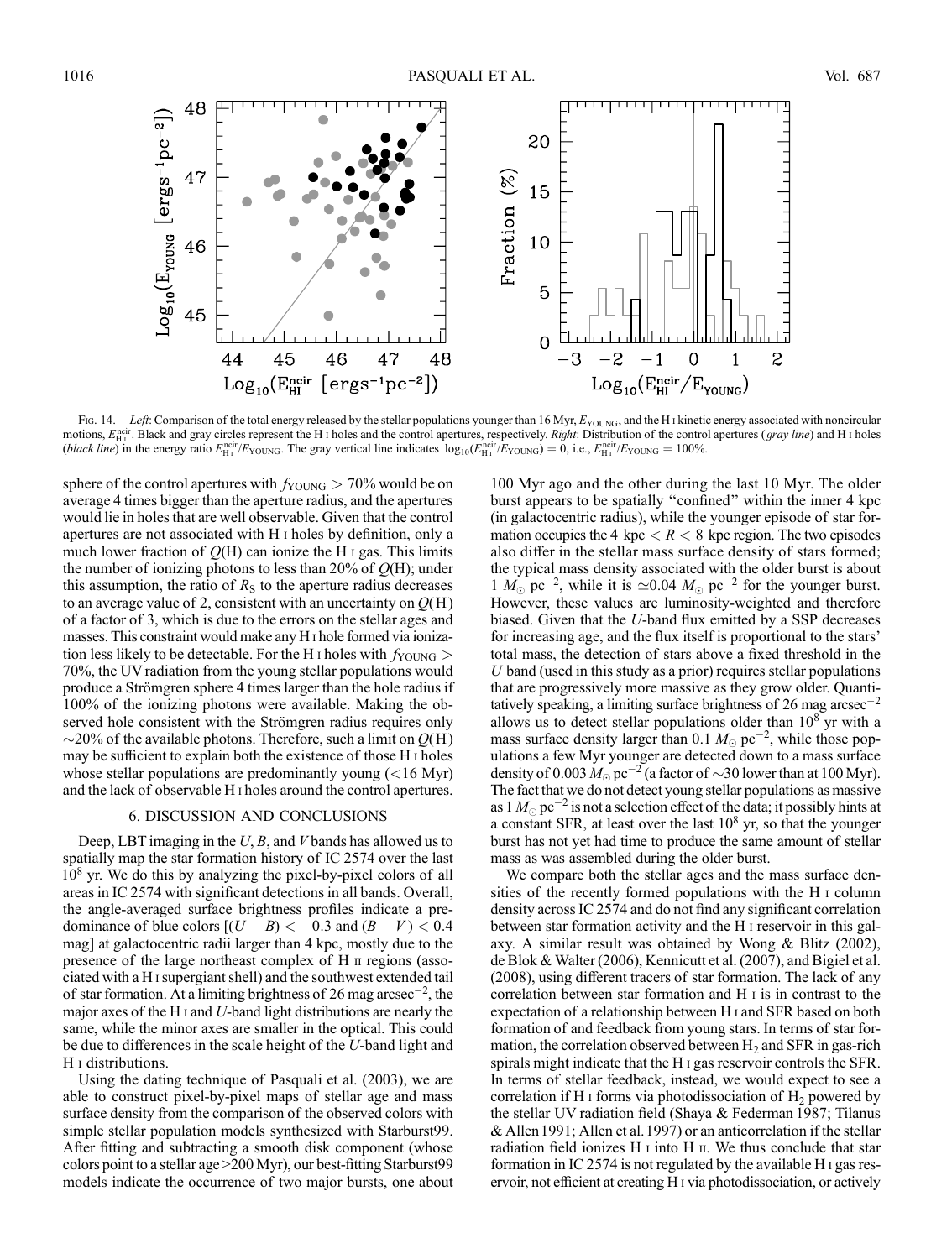expelling or ionizing a significant fraction of the H i. On a global scale, star formation in IC 2574 appears to preferentially take place in regions where the H I column density is about  $6 \times 10^{20}$  cm<sup>-2</sup>. This value is comparable with the global critical density derived by Skillman (1987;  $\sim 10^{21}$  cm<sup>-2</sup>) for a sample of irregular galaxies, by Kennicutt (1989; about  $5 \times 10^{20}$  cm<sup>-2</sup>) for 33 disk galaxies, and by de Blok & Walter (2006) for NGC 6822 (5.6  $\times$  10<sup>20</sup> cm<sup>-2</sup>) and with the theoretical values computed by Schaye (2004).

The lack of correlation between star formation activity and the H i density in IC 2574 is rather puzzling with respect to the distinct H i holes, as one would expect to systematically detect a central cluster of young stars driving the hole expansion through their stellar winds and supernova explosions. With the possible exception of the supergiant shell (see Stewart & Walter 2000), we do not observe any concentration of young stellar populations at the center of the H i holes, but rather a mixture of populations formed during the younger and older bursts, with the younger population often in clumps located at the periphery of the H i hole. We determine the fraction of pixels with a stellar age younger than 16 Myr ( $f_{\text{YOUNG}}$ ) for 15 of the 48 holes identified by Walter & Brinks (1999; i.e., those that overlap with the area of the galaxy obtained after the removal of its smooth disk component; see  $\S$  4). Here the age of 16 Myr is assumed to separate the younger from the older star formation episode identified by us. We also compute the mean age ( $\langle age \rangle_{\text{YOLNG}}$ ) and the total energy  $(E_{\text{YOUNG}},$  due to stellar winds and supernova explosions) of the stars formed during the younger burst in each hole and compare them with the dynamical age and kinetic energy of the hole (based on its expansion velocity). The relevant results of such a comparison are as follows:

1. The ratio of the number of pixels associated with stellar ages younger than 16 Myr to the total number of pixels within a hole  $(f_{\text{YOUNG}})$  does not correlate with the hole properties.

2. The dynamical ages of the holes are generally higher than the younger burst by a factor of 5. The hole dynamical age is, however, an upper limit, as it was computed by Walter & Brinks (1999) assuming a constant expansion rate. In reality, the hole expansion is expected to have been faster during its earlier phases.

3. The kinetic energy of the holes is, on average, 10% of the total energy released by the younger burst. This energy ratio (i.e., the efficiency of stellar feedback) is in agreement with the value  $(10\%-20\%)$  obtained by Cole et al. (1994) from fitting the galaxy luminosity functions and colors, while Bradamante et al. (1998) determined a value of 3% for supernovae Type II and 100% for supernovae Type Ia from the modeling of the chemical evolution of blue compact galaxies.

Even at the remarkable photometric depth of the LBT data, we do not find a clear one-to-one association between the observed H i holes and the most recent bursts of star formation. However, the stars formed during the younger burst do, in principle, release enough energy to power the expansion of the H i holes. In order to better investigate this apparent discrepancy, we map IC 2574 in the optical and in H i with a set of control apertures equivalent in size to the beam of the radio observations (136 pc). No observed H i hole is included among the control apertures. For those apertures with  $f_{\text{YOUNG}} > 70\%$  (just to focus on the interplay between the younger stellar component and the H i gas), we measure their average H i velocity dispersion  $\sigma_{H_I}$  (from the second moment map of Walter & Brinks 1999), their average H i column density  $\Sigma_{\rm H\,i}$ , the total stellar energy of their stellar populations younger than 16 Myr  $E_{\text{YOUNG}}$ , and the H<sub>I</sub> kinetic energy  $E_{\text{H}_{\text{I}}}$ , defined as  $E_{\text{H}_{\text{I}}} = 1.5 \Sigma_{\text{H}_{\text{I}}} (\text{area}) \sigma_{\text{H}_{\text{I}}}^2$  (where area is the area

of the apertures). For two-thirds of the control apertures, the ratio  $E_{\text{H} \text{I}}/E_{\text{YOUNG}}$  is lower than 100% and has an average value of 35%; all the remaining apertures have  $E_{\text{H} \text{I}}/E_{\text{YOUNG}} > 100\%$ and are systematically associated with  $\Sigma_{\rm H\,\textsc{i}} \geq 8 \times 10^{20}$  cm<sup>-2</sup>. Once again, the stellar populations formed during the younger burst could balance the kinetic energy stored in the H i gas, transform it into an expansion motion, and thus produce a detectable H i hole for most of the control apertures. Yet these regions failed to develop a H i hole. These same stellar populations could also sustain the H i noncircular motions, since their average ratio  $E_{\rm H\,\textsc{i}}^{\rm ncir}/E_{\rm YOUNG}$  is 21%.

Holes in the H i distribution may also be formed by ionization due to the UV emission of the young stars. In the case of those control apertures with  $f_{\text{YOUNG}} > 70\%$ , the Strömgren sphere produced by their stellar populations younger than 16 Myr is 4 times bigger in radius than the apertures and, therefore, would produce a detectable H i hole. Since this is not observed, the fraction of ionizing photons that effectively ionize the H i gas has to be rather small; a fraction  $\leq 20\%$  of the total number of ionizing photons emitted by the young stellar populations reduces the radius of the Strömgren sphere to  $\leq 2$  times the aperture radius, making any H i hole formed via ionization less likely to be detectable. This result is in agreement with the lack of correlation between star formation activity and H  $\mu$  density seen in  $\S$  4.3, indicating that star formation does not appear to significantly affect the properties of the H i gas in IC 2574. From the analysis of the stellar content of the H i holes and the control apertures, it is hard to establish whether stellar/supernova feedback is at work in IC 2574 on local scales of a few hundred parsecs; this same result has been found for other dwarf galaxies (LMC and SMC, Kim et al. 1999, Hatzidimitriou et al. 2005; M33, van der Hulst 1996; Holmberg II, Rhode et al. 1999). The ultimate explanation of these findings remains elusive; it may rest either in an overestimate of the stellar mass loss and stellar winds, especially at low metallicity, or in our understanding of how stellar energy interacts with the ISM. Another explanation may be found in a stochastic sampling of the IMF in low-mass stellar systems. Stellar population synthesis codes usually assume that the IMF is a densely sampled probabilistic distribution function, while it is in reality poorly and discretely sampled in low-mass stellar systems. This assumption produces fluctuations in the predicted properties of these systems which may mislead comparisons with the observations (Cerviño & Valls-Gabaud 2003), for example, by overestimating the stellar energy released to the ISM and thus underestimating the efficiency of stellar feedback. As shown by Cerviño & Molla (2002), Cerviño & Luridiana (2006), and Carigi & Hernandez (2008), stochastic effects on the IMF sampling become significant in low-metallicity systems such as dwarf galaxies.

We would like to thank S.-H. Oh for making available the map of the kinetic energy associated with noncircular motions in IC 2574 and P. Smith for assisting with the observations. Based on data acquired using the Large Binocular Telescope (LBT ). This research made use of tools provided by Astrometry.net. The LBT is an international collaboration among institutions in the United States, Italy, and Germany. LBT Corporation partners are the University of Arizona, on behalf of the Arizona university system; Istituto Nazionale di Astrofisica, Italy; LBT Beteiligungsgesellschaft, Germany, representing the Max Planck Society, the Astrophysical Institute Potsdam, and Heidelberg University; The Ohio State University; and the Research Corporation, on behalf of the University of Notre Dame, University of Minnesota, and University of Virginia.